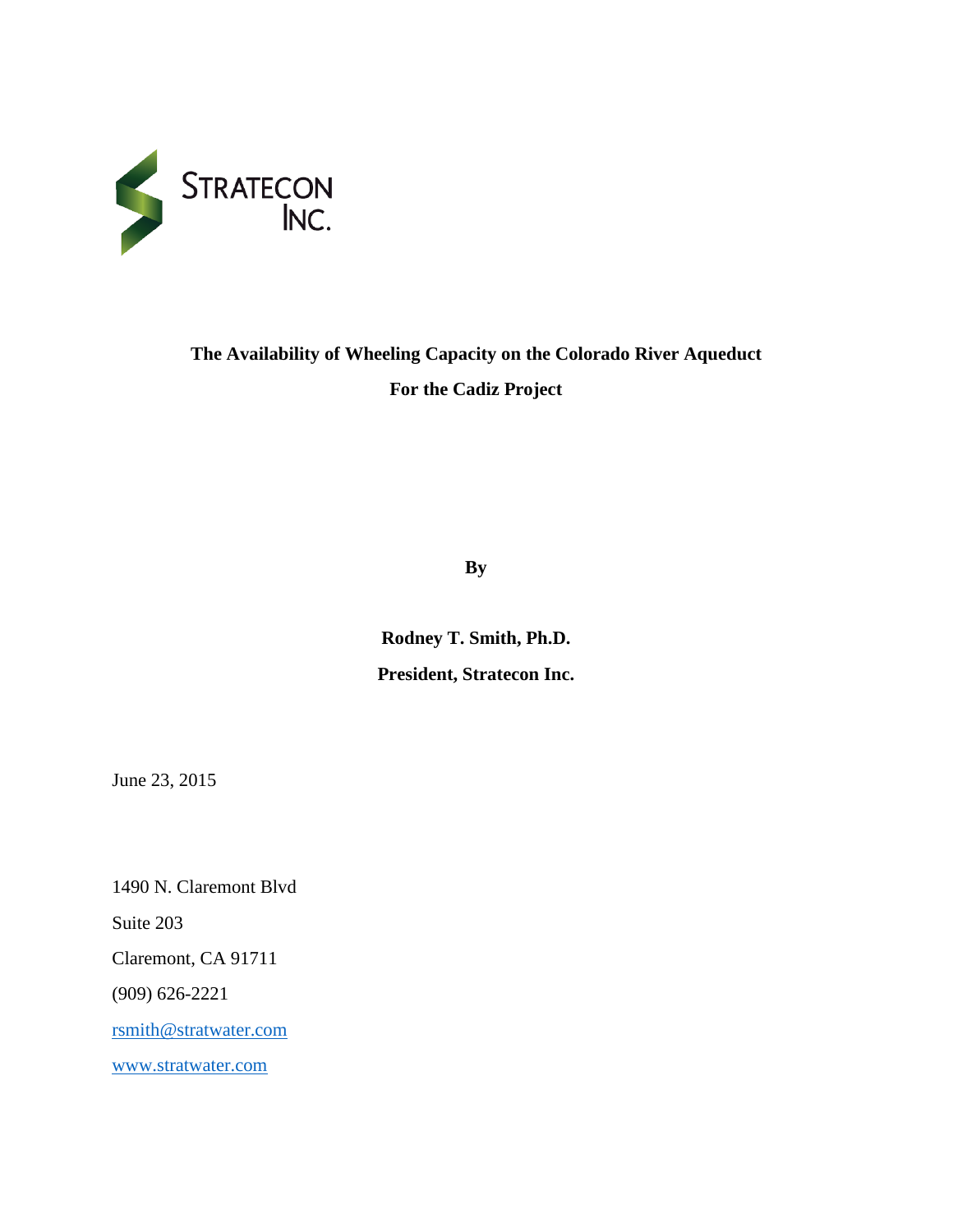#### <span id="page-1-0"></span>**Executive Summary**

This report is prepared in response to a request by Cadiz Inc (Cadiz) to evaluate the probability that the Colorado River Aqueduct (CRA) will have space available to convey water for beneficial use by the Santa Margarita Water District and others within the Metropolitan Water District of Southern California (Metropolitan) over the 50 year term of the Cadiz Project. The CRA is owned and controlled by Metropolitan, which it is expected to establish terms and conditions for the conveyance of Cadiz Project water on the CRA.

If the terms include a requirement that the conveyance of water from Cadiz for the benefit of beneficial uses within Metropolitan be made on a condition that "space available" capacity exists, this report concludes that there is a nominal risk (1 or 2 years in 50) that capacity will not be available. Those years will always be in extremely wet years when Cadiz Project water can be safely stored at Cadiz and delivered in subsequent years in which capacity is available or by extending the term of deliveries as required. Given the Cadiz Project's operational flexibility, the ability to conduct make-up deliveries when wheeling capacity is available enables the project to deliver a cumulative total of 2.5 million acre feet ("AF") over the initial 50-year term of the project's agreement.

# **About Stratecon Inc.**

Stratecon Inc. is a strategic planning and economics consulting firm specializing in water and other natural resources, providing advisory services (including due diligence on water projects and investments), proprietary research and testimony in legal proceedings. Stratecon combines a unique combination of disciplines with a proprietary database of water transactions throughout the western United States since the 1980s to provide cost-effective, timely and creative solutions to water resource management problems and legal disputes. For over 23 years, Stratecon published *Water Strategist*, a recognized monthly journal that provided analysis of water finance, legislation, litigation and water marketing. Stratecon launched is new web-based information service covering these issues in January 2014—www.JournalOfWater.com. The author of the report, Rodney T. Smith, Ph.D. is a renowned economist that has extensively studied, written and lectured on Western water issues and participated in major water transfers and projects throughout the western United States and Mexico.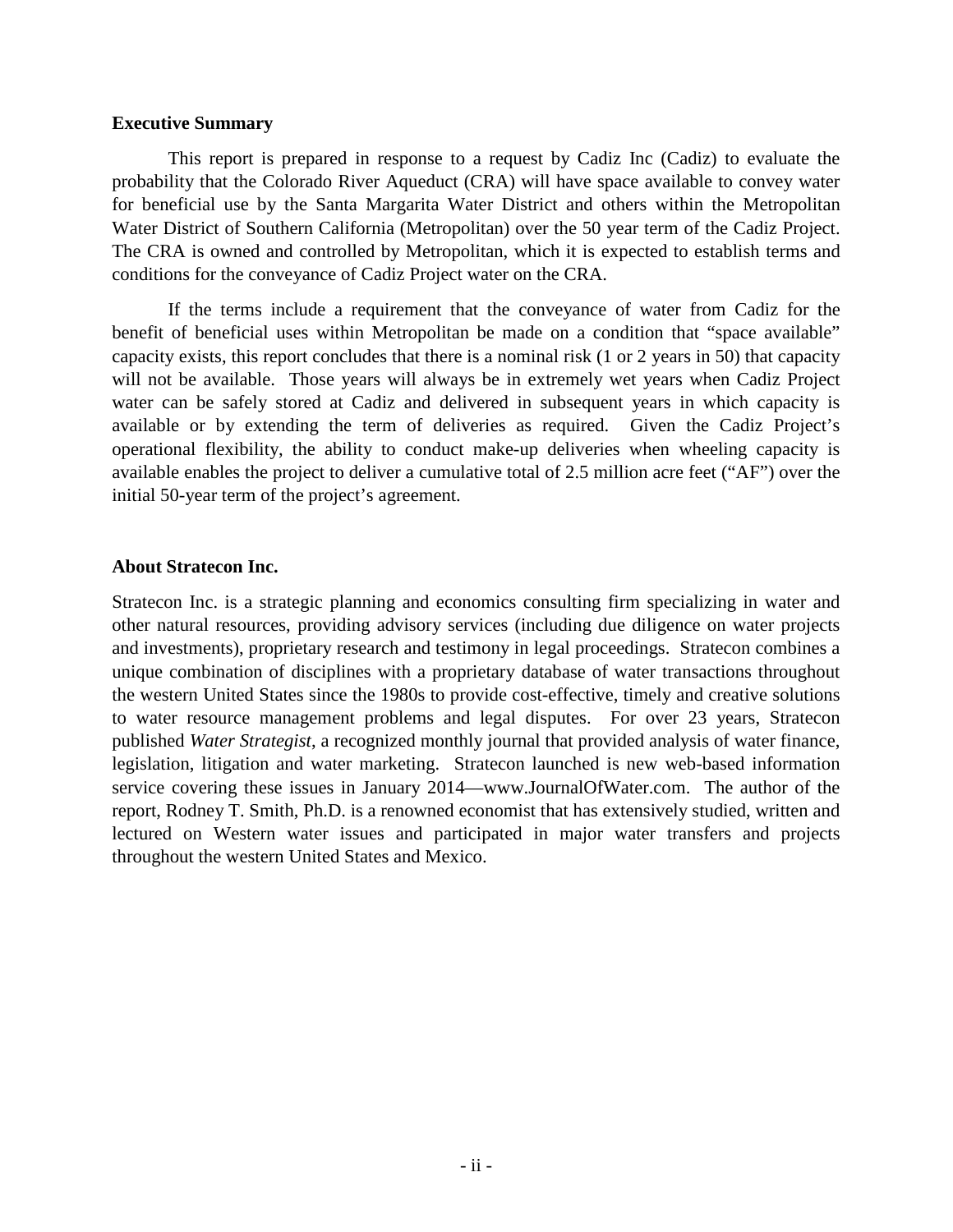# **Table of Contents**

| Metropolitan's Conservation Agreement with Imperial Irrigation District 6             |    |
|---------------------------------------------------------------------------------------|----|
|                                                                                       |    |
|                                                                                       |    |
| Metropolitan's Transfer with Palo Verde Irrigation District and Related Adjustments 9 |    |
|                                                                                       |    |
| Long-Term Firm Uses of the CRA and Potentially Available Wheeling Capacity 12         |    |
|                                                                                       |    |
|                                                                                       |    |
|                                                                                       |    |
|                                                                                       |    |
|                                                                                       |    |
|                                                                                       |    |
|                                                                                       |    |
| Metropolitan's Land Fallowing Program in Palo Verde Irrigation District 17            |    |
|                                                                                       |    |
|                                                                                       |    |
| <b>ICS</b> Credits.                                                                   | 19 |
|                                                                                       |    |
|                                                                                       |    |
|                                                                                       |    |
|                                                                                       |    |
|                                                                                       |    |
|                                                                                       |    |
| What are expected Cadiz Project Deliveries over the Term of the Cadiz Project?  28    |    |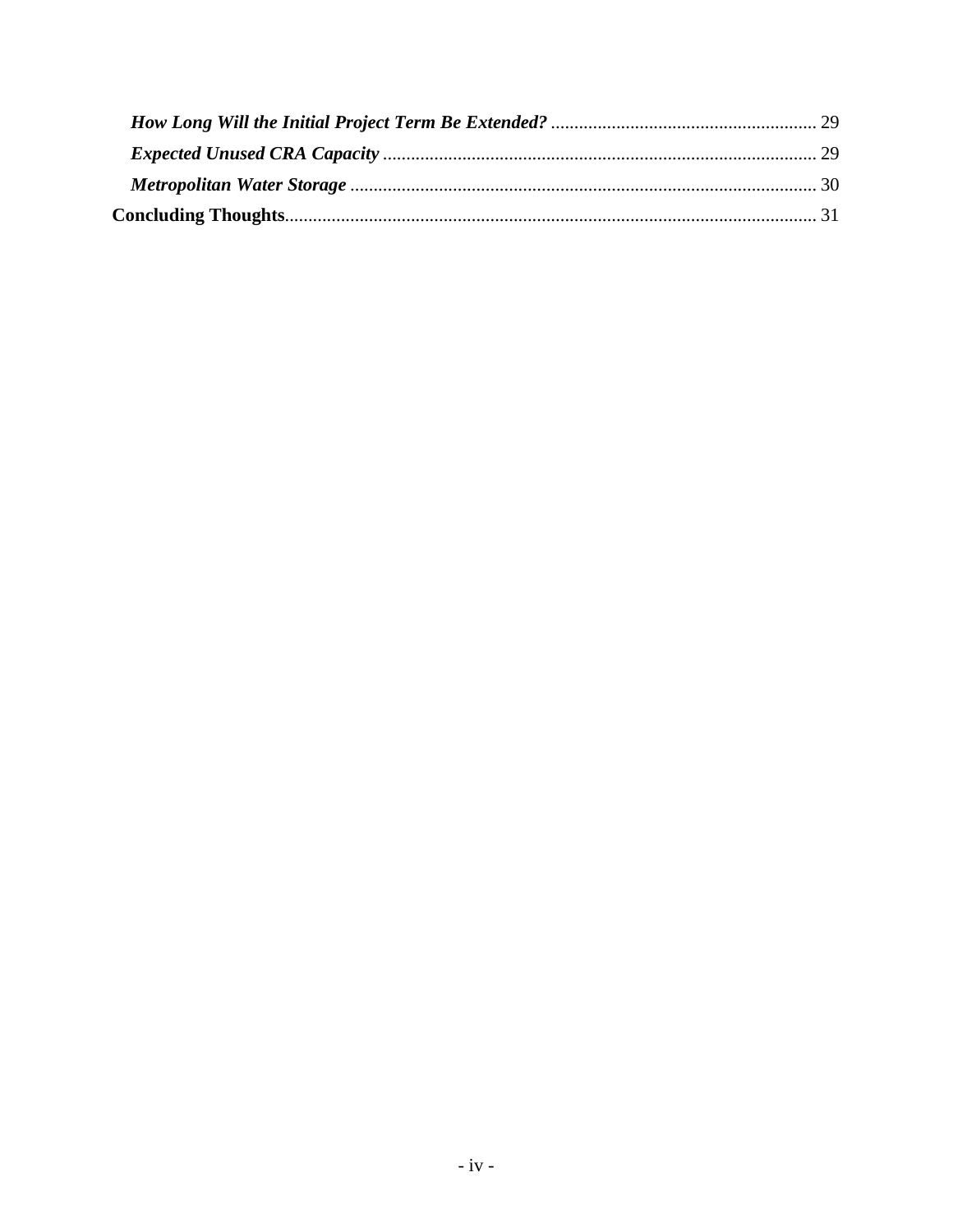## <span id="page-4-0"></span>**Introduction**

Cadiz requested Stratecon Inc. analyze the availability of wheeling capacity on the Colorado River Aqueduct ("CRA") for water from the the Cadiz Valley Water Conservation, Recovery and Storage Project. Because the CRA is owned and operated by the Metropolitan Water District of Southern California ("Metropolitan"), Cadiz understands that it will only be able to use the aqueduct to deliver water to Southern California if it is allowed by Metropolitan and, further, that it will be allowed to use the CRA only if capacity is available.

With the implementation of the Quantification Settlement Agreement ("QSA") in 2003, the amount of Colorado River water available to Metropolitan has been less than the capacity of the CRA. The question for the Cadiz Project, however, is not about the recent past or availability of wheeling capacity this year. The question is about the availability of wheeling capacity in future years.

In other words, Stratecon's analysis is a forecast of the future availability of CRA wheeling capacity using reasonable assumptions based on available information. No forecast is certain. There is variability in critical underlying conditions. The forecast of available CRA wheeling capacity is no exception. Key variable factors include the variability in California agricultural water demands and hydrology:

- Metropolitan's underwriting the risk of Priority 1, 2 and 3b agricultural users of Colorado River water exceeding 420,000 acre-feet ("AF") per year;
- Availability of unused Colorado River water from agricultural users of Colorado River Water;
- Availability of surplus Colorado River water in the Lower Colorado River Basin

Fortunately, these risks can be quantified. Therefore, one may think in "probabilistic terms", not absolute statements.<sup>[1](#page-4-1)</sup> That is, identify the statistical frequency of available wheeling capacity in terms of the likelihood and amount.

Thinking in probabilistic terms naturally leads to risk management. How should the Cadiz Project manage the risk that there may be insufficient CRA wheeling capacity depending on the character and timing of potential risks? There are two risk management tools. First, Cadiz can engage in make-up deliveries during the initial 50-year term of the project agreement in years when available capacity equals the project's operational capacity to deliver up to 75,000 AF per year, provided that the yearly average of deliveries over 50 years is 50,000 AF. For any years when unused agricultural water or surplus water for example fills the CRA, the storage of Cadiz Project water at Cadiz makes sense for Cadiz Project participants. Second, the term of the

<span id="page-4-1"></span><sup>&</sup>lt;sup>1</sup> For an insightful discussion of how forecasts/predictions that are not presented in probabilistic terms perform poorly for decision-making, see *The Signal and The Noise*, Nate Silver, Penguin Books (paperback edition)*,* 2015. Silver recommends that forecasts should be presented probabilistically and display the range of potential outcomes.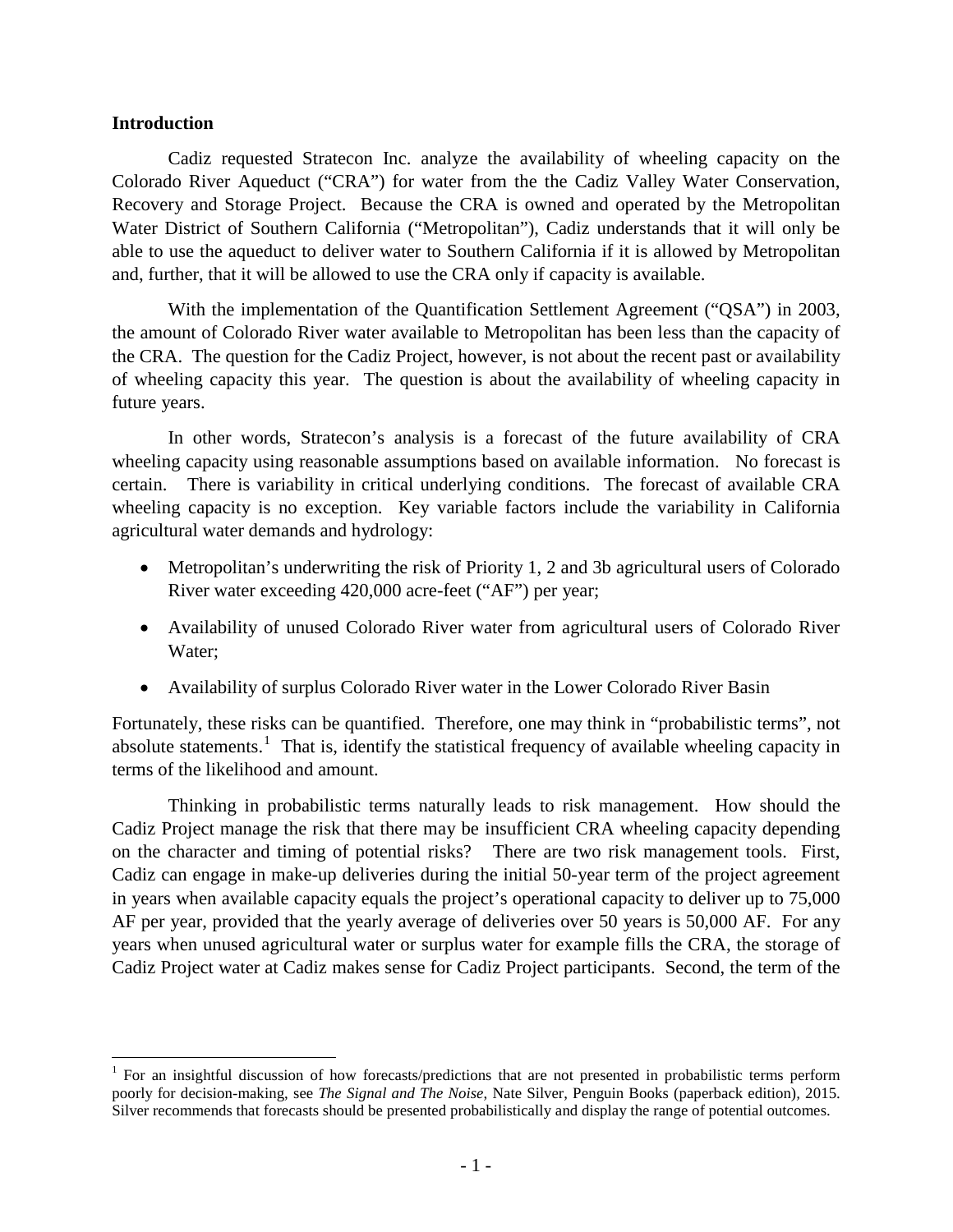Cadiz Project agreement could be extended as necessary until the project's cumulative water deliveries reach the target specified in the agreement, [2](#page-5-0).5 million  $AF^2$ .

Within this framework, Stratecon assesses the availability of CRA wheeling capacity with the following criteria:

- How many years during the term of the Cadiz Project would there be no available CRA wheeling capacity?
- What is the annual probability of successful conveyance of Cadiz Project water within the CRA over the 50-year initial term?
- What is the time profile of expected annual Cadiz project deliveries?
- How many years would the original term of the Cadiz Project agreement be extended to achieve the project's cumulative water deliveries if make-up deliveries during the initial term were not sufficient to cure the shortfall in deliveries during years when there is no available CRA capacity?

These questions are addressed within the complexities regarding the use of the CRA. The CRA is used to convey:

- Colorado River water available under Metropolitan's Priority 4 entitlement;
- Long-term water transfers involving the Imperial Irrigation District ("IID") with both Metropolitan and the San Diego County Water Authority ("San Diego") and water conserved from the lining of the All American Canal and the Coachella Canal;
- Water Metropolitan receives water from the Lower Colorado Water Supply Project;
- Water available under Metropolitan's land fallowing agreement with the Palo Verde Irrigation District ("PVID"). Under that agreement's terms, the amount of water available varies annually;
- Metropolitan underwrites the risk of Priority 1, 2 and 3b annual use of Colorado River water fluctuating above or below 420,000 AF;
- Unused agricultural use of Colorado River water under Priority 3;
- Creation and recovery of Intentionally Created Surplus ("ICS") Credits;
- An interstate storage agreement with Nevada; and
- Surplus Colorado River water for the Lower Colorado River Basin.

<span id="page-5-0"></span> $^{2}$  As discussed below, the Cadiz Project proposes the delivery of 50,000 AF per year of water for a term of 50 years. Therefore, cumulative project deliveries are 2.5 million AF. An extension beyond the 50-year term, even if total project deliveries are less than 2.5 million AF would require approval by San Bernardino County.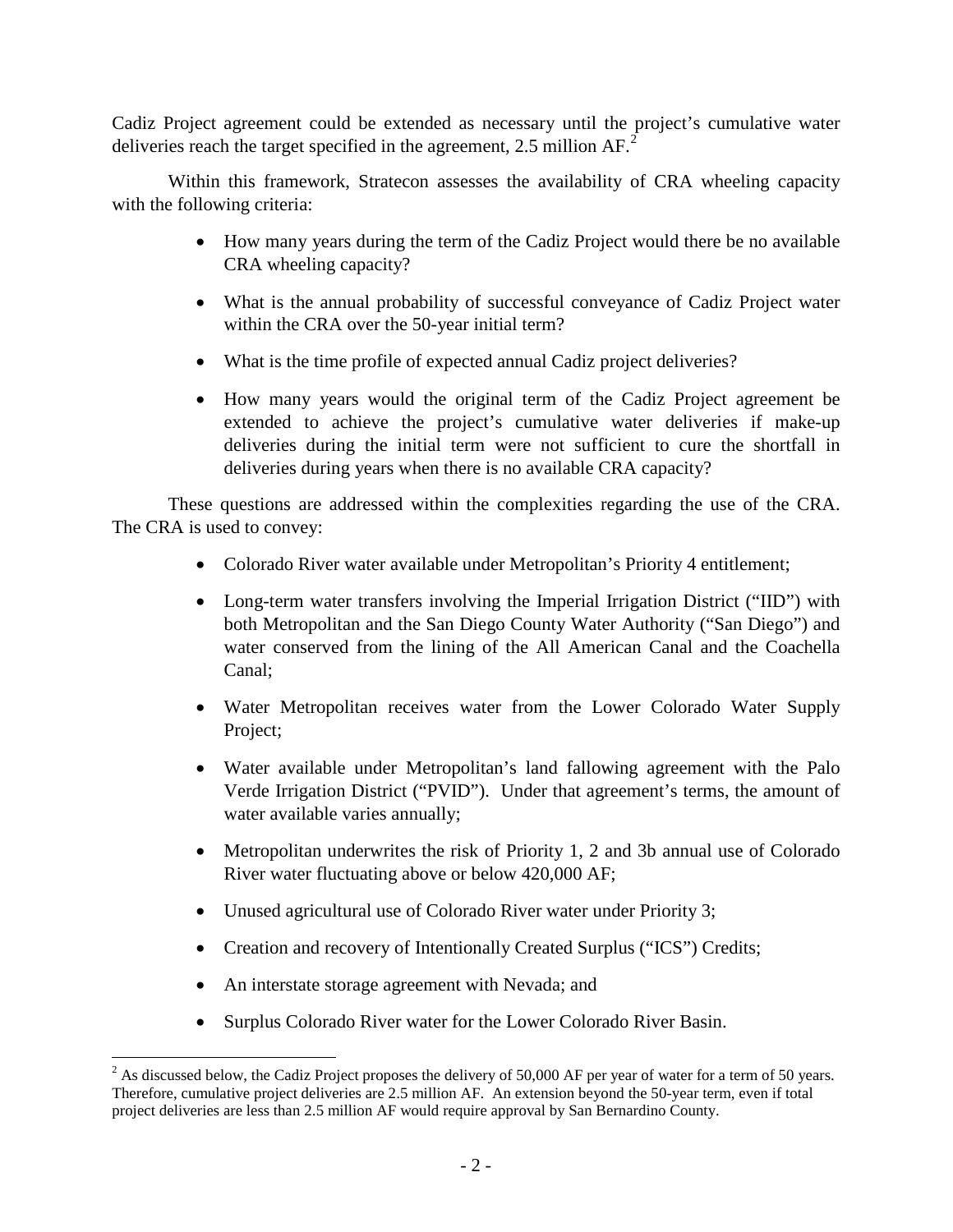Therefore, some of Metropolitan's future uses of the CRA are well-defined schedules found in agreements and water rights. Other uses are variable as they depend on future circumstances.

As with any study, Stratecon makes assumptions about future circumstances: (i) Metropolitan's use of its PVID agreement, (ii) creation and recovery of ICS credits and (iii) Nevada's water banking activity in California.<sup>[3](#page-6-0)</sup> The availability of unused Colorado River water from Priority 3 is based on the historic record since the QSA. The availability of surplus water to Metropolitan uses the Bureau of Reclamation's most recent projections for the availability of surplus water to Metropolitan through 2060.

After taking into account the variability and complexity of uses of Metropolitan's CRA, Stratecon concludes that any concern about the availability of CRA wheeling capacity for the Cadiz Project is misplaced. This is not a material risk. Over the entire term of a 50-year agreement, there may only be unavailable wheeling capacity in a couple of years. However, the Cadiz Project's operational flexibility to engage in make-up deliveries enables the project's cumulative deliveries to reach 2.5 million AF over the 50-year term of the project agreement. There is no material risk that the initial term of the agreement must be extended. The expected amount of project water wheeled falls a few thousand acre-feet annually short of 50,000 acre-feet in the early years due to a "flood control release" bubble in the Bureau of Reclamation projections of future surpluses. Even if this bubble is not the phantom as discussed below, expected annual project deliveries will subsequently exceed 50,000 acre-feet to enable the project's deliveries to catch up after the bubble passes.

Availability of CRA wheeling capacity is on a favorable trend. The key drivers for this favorable trend are:

- Reductions in Metropolitan's Priority 4 entitlement from increasing use of Colorado River water by miscellaneous Present Perfected Rights and Indians;
- Transition of Nevada's water banking activity from storage in the short term (which increases use of the CRA) to recovery in the long term (which decreases use of the CRA); and
- The long-term declining trend in the expected availability of surplus water.

<span id="page-6-0"></span><sup>&</sup>lt;sup>3</sup> Please see discussion below for analysis and data supporting the assumptions about these factors.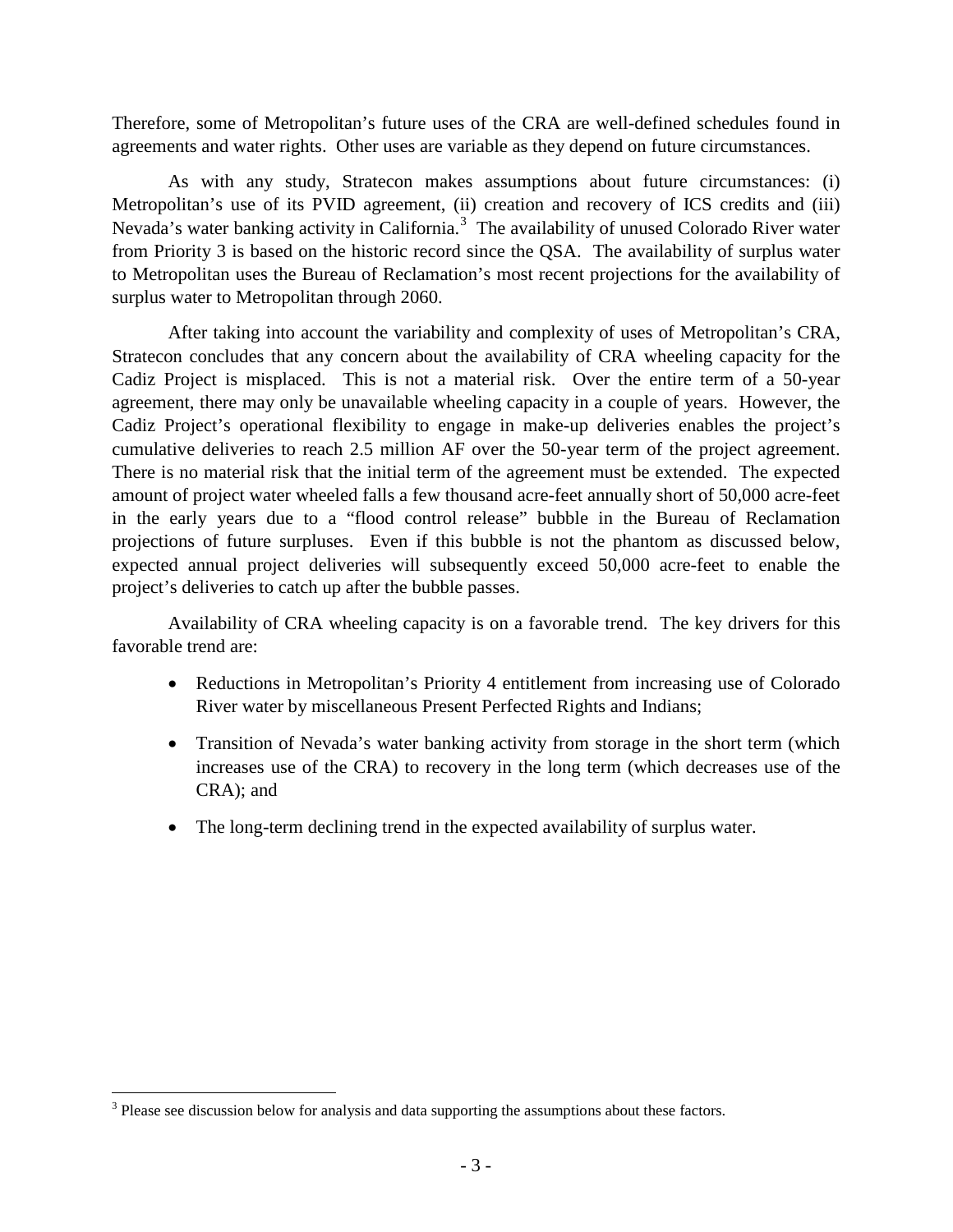# <span id="page-7-0"></span>**Cadiz Project Description**

The Cadiz Project proposes to extract and deliver 50,000 AF per year of indigenous groundwater to municipal customers in Southern California for a term of 50 years. Total cumulative deliveries would total 2.5 million AF. The project is designed to have operational capacity to deliver up to 75,000 AF annually to the CRA subject to the limit on cumulative project deliveries over the 50-year term of the agreement.

Groundwater extraction is subject to a Groundwater Management, Monitoring and Mitigation Plan ("Groundwater Plan").<sup>[4](#page-7-1)</sup> The Groundwater Plan is designed to avoid significant adverse impacts and "undesirable results" to critical resources within the region, including:<sup>[5](#page-7-2)</sup>

- Groundwater aquifers tapped by the project
- Local springs in the Fenner Watershed
- Brine resources of Bristol and Cadiz Dry Lakes
- Air quality in the Mojave Desert region
- Vegetation in the Mojave Desert region
- Adjacent areas, including the Colorado River and its tributary sources of water

The Groundwater Plan utilizes a network of monitoring facilities and data collection to track the impact of the Cadiz Project.<sup>[6](#page-7-3)</sup> Mitigation will occur if and when "action criteria" are triggered by deviations from baseline conditions and groundwater model predictions.<sup>[7](#page-7-4)</sup>

For the purpose of accessing the availability of wheeling capacity for the project, Stratecon assumes that the Cadiz Project will operate as intended and can extract 2.5 million AF of indigenous groundwater over the project's 50-year term.

The other issue about the project involves the delivery of Cadiz Project water to customers in Southern California. There are two considerations: Metropolitan's Administrative Code and state law.

Section 4209 of Metropolitan's Administrative Code provides that Metropolitan may join or enter into agreements with member agencies for the wheeling, exchange or banking of water. Section 4207(c) authorizes the General Manager to exchange up to 50,000 AF per year where there is a water quality benefit to Metropolitan by completing the exchange. A contract for conveyance of Cadiz Project water by Metropolitan may, in Metropolitan's discretion all for the use of the CRA capacity, which has a maximum historic use of 1.3 million AF.

A more conservative definition of "space available" can be found under Water Code 1810-1814, whereby Cadiz may receive access to the CRA in which up to 70 percent of any used CRA capacity may be used to convey Cadiz Project water. Assuming that Cadiz water meets the other conditions under California law and Metropolitan policy to gain access to Metropolitan's

<span id="page-7-1"></span> <sup>4</sup> *Groundwater Management, Monitoring and Mitigation Plan for the Cadiz Valley Groundwater Conservation, Recovery & Storage Project, Cadiz Inc., September 2012 (hereinafter cited "Groundwater Plan").* <sup>5</sup> *Ibid.* pp. 2-3. <sup>6</sup> *Ibid.* 

<span id="page-7-3"></span><span id="page-7-2"></span>

<span id="page-7-4"></span><sup>7</sup> *Ibid*, p. 77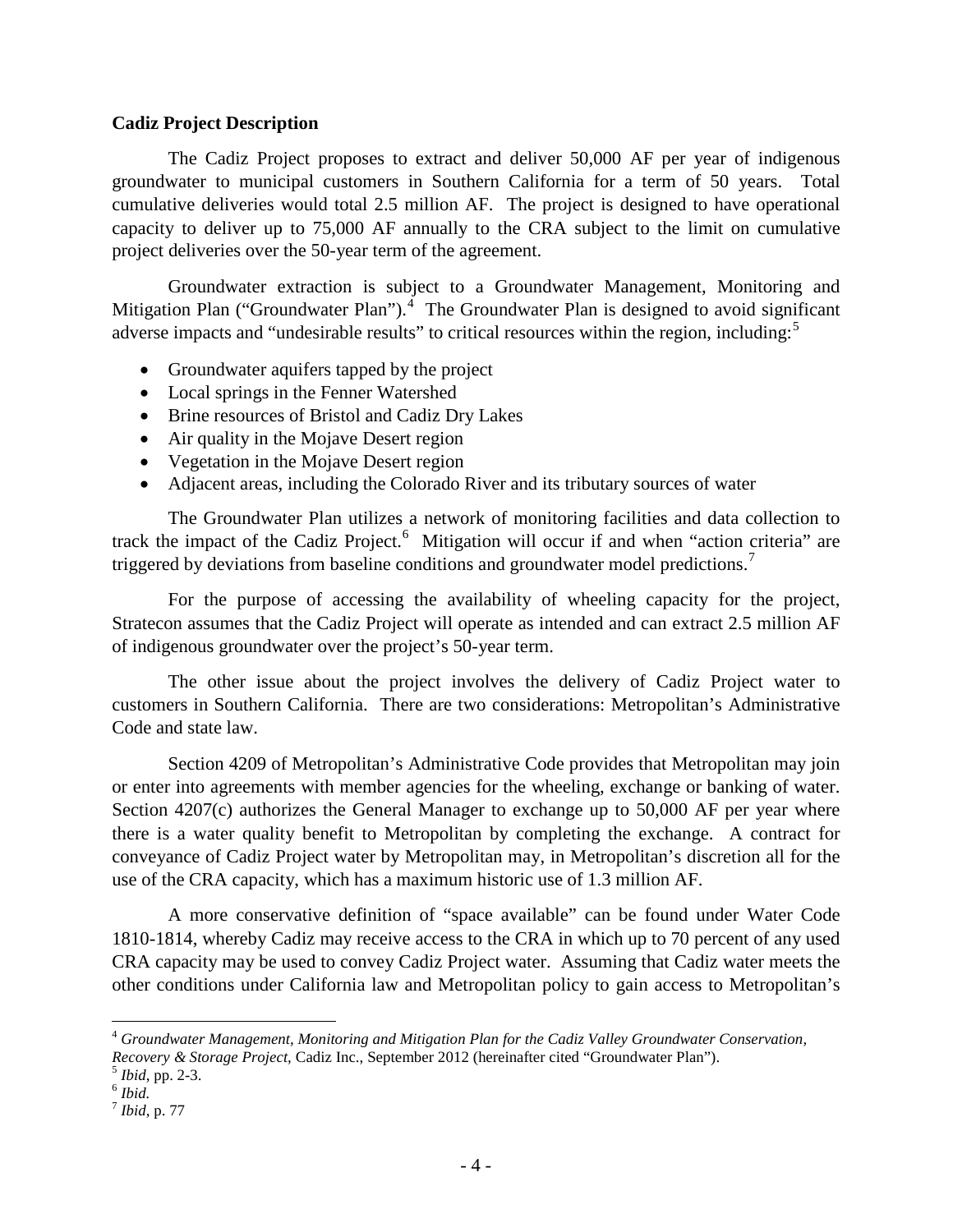CRA, unused CRA capacity must be at least 71,429 AF to wheel 50,000 AF of Cadiz Project water.<sup>[8](#page-8-3)</sup>

# <span id="page-8-0"></span>**Uses of the Colorado River Aqueduct**

Metropolitan's use of the CRA reflects its Colorado River water rights as supplemented by agreements and programs. The discussion distinguishes between uses that are effectively known in the future, "firm uses of the CRA", versus other uses that, by their own circumstances, are variable and, as such are "non-firm" uses of the CRA.

# *Firm Uses of the CRA*

<span id="page-8-1"></span>Metropolitan has a Priority 4 right to Colorado River water and additional available water supplies from agreements with IID and PVID. The CRA is also used for conveying Colorado River water made available from a long-term agreement between IID and San Diego County Water Authority ("San Diego") and canal lining projects. Further, Metropolitan has a small residual claim on available water supplies from the Lower Colorado River Water Supply Project.

# *Metropolitan's Priority 4 Right to Colorado River Water*

<span id="page-8-2"></span>Under the Seven Party Agreement of 1931, the first 3.85 million AF of Colorado River water available under California's 4.4 million AF entitlement is made available to agricultural water users. Within the 3.85 million AF agricultural right, PVID has Priority 1, the reservation division of the Yuma Project has Priority 2, and IID and the Coachella Valley Water District ("CVWD") Priority 3. $9$  Metropolitan's Priority 4 right, 550,000 AF, is the difference between California's 4.4 million AF entitlement and agriculture's 3.85 million AF entitlement.

The 1931 Agreement division of California's 4.4 million AF entitlement did not address the use of "Miscellaneous Present Perfected Rights" and Indian water rights subsequently recognized by the U.S. Supreme Court in its decision *Arizona v. California*. As part of the QSA, IID, CVWD and Metropolitan agreed to share the cutbacks from the use of miscellaneous Present Perfected Water Rights and use of Indian reserved rights as follows:

- Responsibility for the first 14,500 AF of use charged against the Priority 3 rights of IID and CVWD, respectively, 11,500 AF and 3,000 AF
- Use in excess of 14,500 AF charged to Metropolitan

The current use charged against Metropolitan is  $5,500$  AF.<sup>[10](#page-8-5)</sup> Metropolitan estimates the charge will increase to  $47,000$  AF by  $2030$ .<sup>[11](#page-8-6)</sup>

<span id="page-8-3"></span> $^8$  71,429 AF = 50,000 AF/70%<br><sup>9</sup> Under a separate 1934 Compromise Agreement, IID's Priority 3 rights are senior to CVWD's Priority 3 rights.

<span id="page-8-6"></span><span id="page-8-5"></span>

<span id="page-8-4"></span><sup>&</sup>lt;sup>10</sup> Private communication with Gordon Hess.<br><sup>11</sup> *The Regional Urban Water Management Plan, 2010*, Metropolitan Water District of Southern California (hereinafter cited as "Urban Water Management Plan"), Table 3-1, p. 3-9.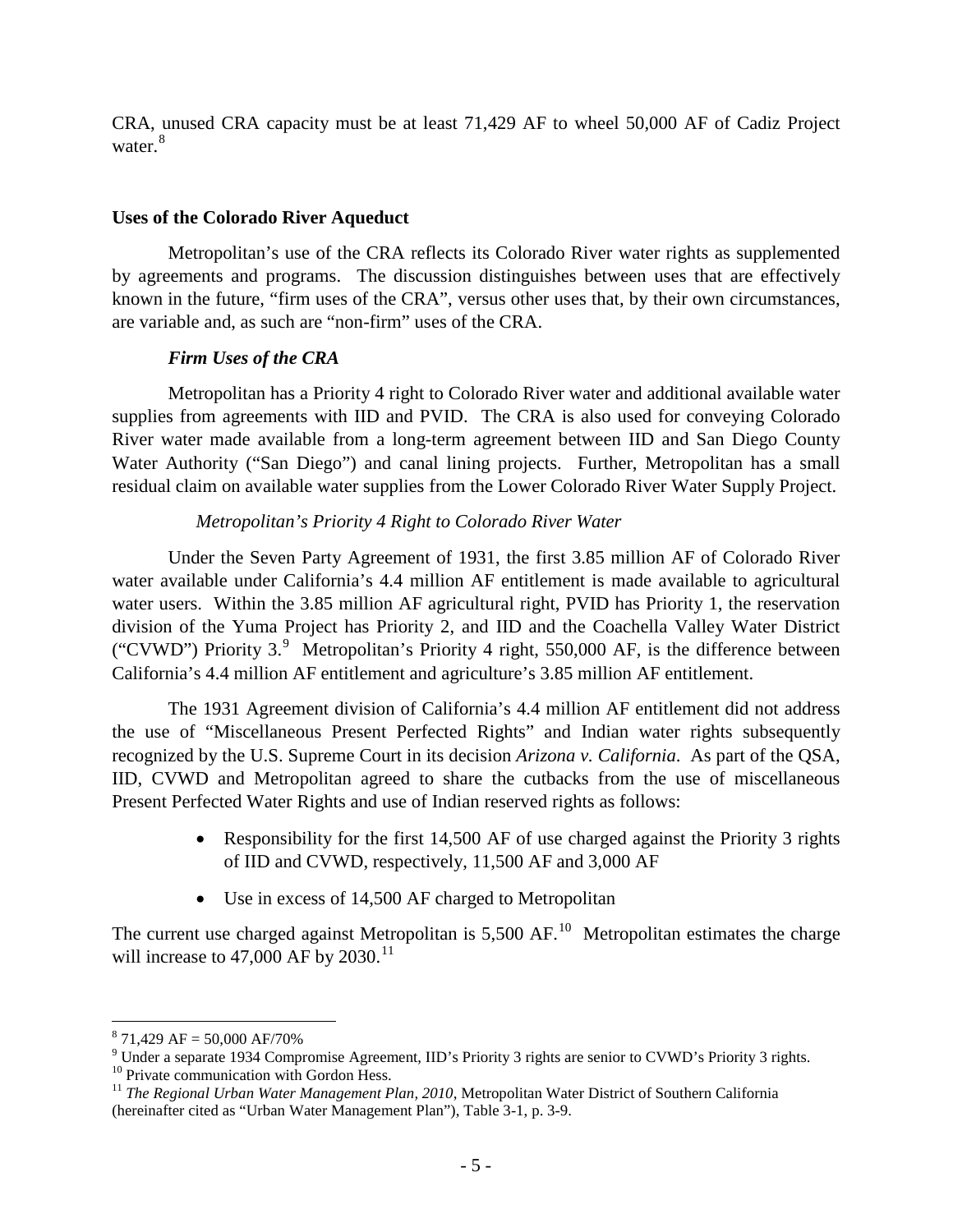Therefore, the amount of Colorado River water available to Metropolitan under its adjusted Priority 4 right is as follows:

- Current: 544,500 AF
- 2030: 503,000 AF

Metropolitan's rights to surplus Colorado River water are discussed below.

# *Metropolitan's Conservation Agreement with Imperial Irrigation District*

<span id="page-9-0"></span>IID and Metropolitan entered into a long-term water conservation agreement in 1988. Since the QSA was adopted in 2003, the annual amount of water conserved has averaged 103,835 AF (see Table 1). Pursuant to a 1989 agreement between Metropolitan and CVWD, a portion of the water savings is made available to CVWD. Since the QSA, the amount made available to CVWD has averaged 14,268 AF. Therefore, the amount of water available to Metropolitan under its agreement with IID has averaged 89,566 AF.

| Year    | Conserved | To CVWD | <b>Net</b> |
|---------|-----------|---------|------------|
|         | Water     |         | Supply     |
| 2004    | 101,900   | 20,000  | 81,900     |
| 2005    | 101,940   | 20,000  | 81,940     |
| 2006    | 101,160   | 20,000  | 81,160     |
| 2007    | 105,000   | 20,000  | 85,000     |
| 2008    | 105,000   | 16,000  | 89,000     |
| 2009    | 105,000   | 12,000  | 93,000     |
| 2010    | 105,000   | 8,000   | 97,000     |
| 2011    | 103,940   | 4,000   | 99,940     |
| 2012    | 104,140   | 10,463  | 93,677     |
| 2013    | 105,000   | 6,693   | 98,307     |
| 2014    | 104,100   | 19,795  | 84,305     |
| Average | 103,835   | 14,268  | 89,566     |

**Table 1 Water Conservation under the IID/Metropolitan 1988 Agreement**

*Source*: Compiled from *Colorado River Accounting and Water Use Report: Arizona, California, and Nevada*, 2004-2014

As part of the QSA, the term of the IID/Metropolitan agreement runs with the term of the QSA. See discussion in the next section regarding the term of the QSA and assumptions used in Stratecon's analysis.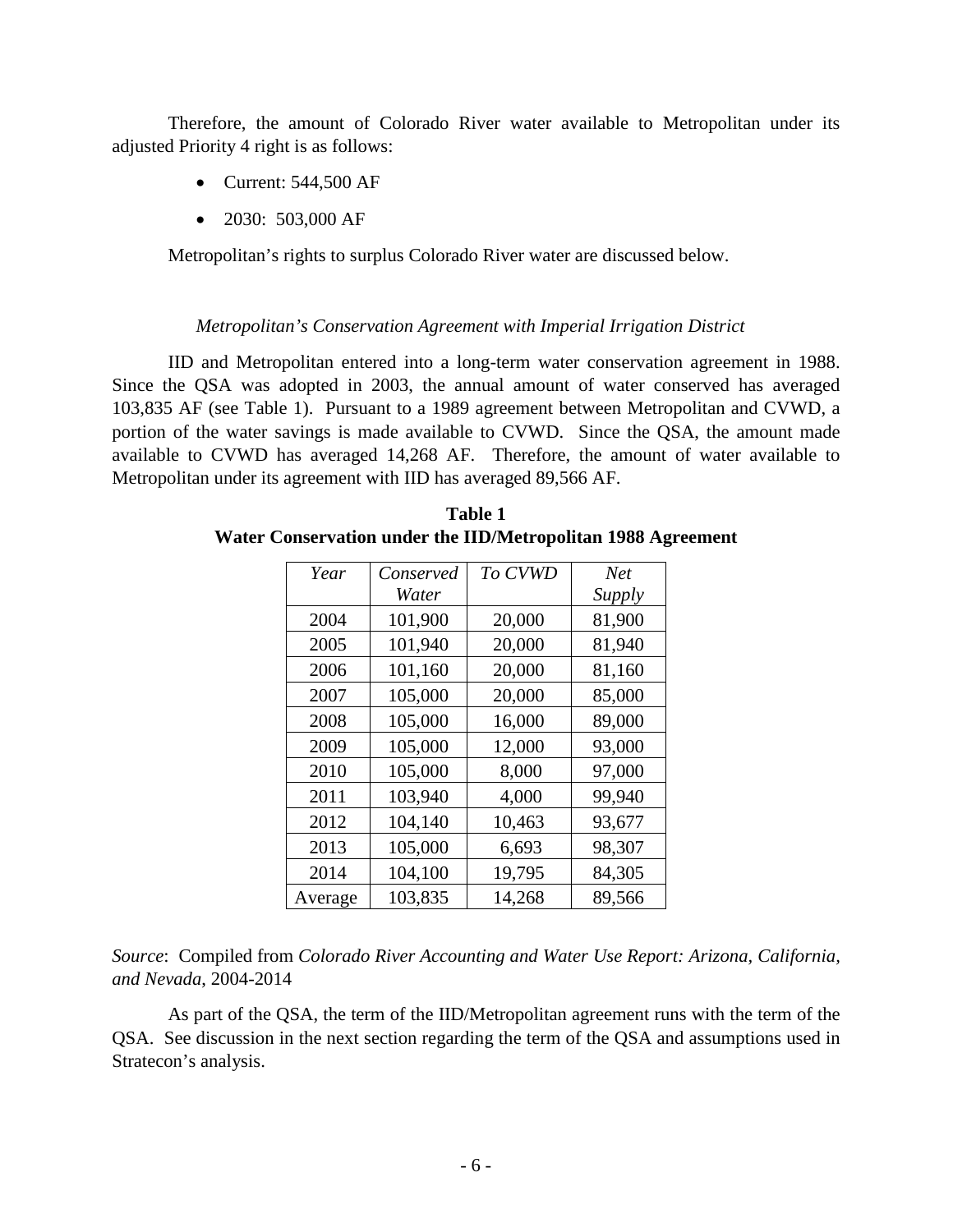# *Use of Colorado River Aqueduct for IID/San Diego Transfer*

<span id="page-10-0"></span>IID and San Diego entered into a long-term water conservation and transfer agreement that became effective with the signing of the QSA in October 2003. Table 2 shows the actual volumes of water transferred from 2004 and 2014 and the scheduled volumes of water specified in the agreement in 2015 and thereafter (shaded cells). As with the IID/Metropolitan agreement, the term of the IID/San Diego agreement runs with the term of the QSA. Under an Exchange Agreement entered into by Metropolitan and San Diego, Metropolitan takes delivery of the water made available to San Diego and delivers via exchange a like volume of water to San Diego. As such, this volume of water represents a "firm use" of the CRA for the duration of the underlying agreements.

| Year      | Acre-Feet |
|-----------|-----------|
| 2004      | 35,000    |
| 2005      | 30,000    |
| 2006      | 40,000    |
| 2007      | 50,000    |
| 2008      | 50,000    |
| 2009      | 60,000    |
| 2010      | 70,000    |
| 2011      | 63,278    |
| 2012      | 106,733   |
| 2013      | 100,000   |
| 2014      | 100,000   |
| 2015      | 100,000   |
| 2016      | 100,000   |
| 2017      | 100,000   |
| 2018      | 130,000   |
| 2019      | 160,000   |
| 2020      | 193,000   |
| 2021      | 205,000   |
| 2022      | 203,000   |
| post 2022 | 200,000   |
|           |           |

**Table 2 Conserved Water Made Available by the IID/San Diego Agreement**

*Source*: Compiled from *Colorado River Accounting and Water Use Report: Arizona, California, and Nevada*, 2004-2014 and delivery schedule of IID/San Diego Agreement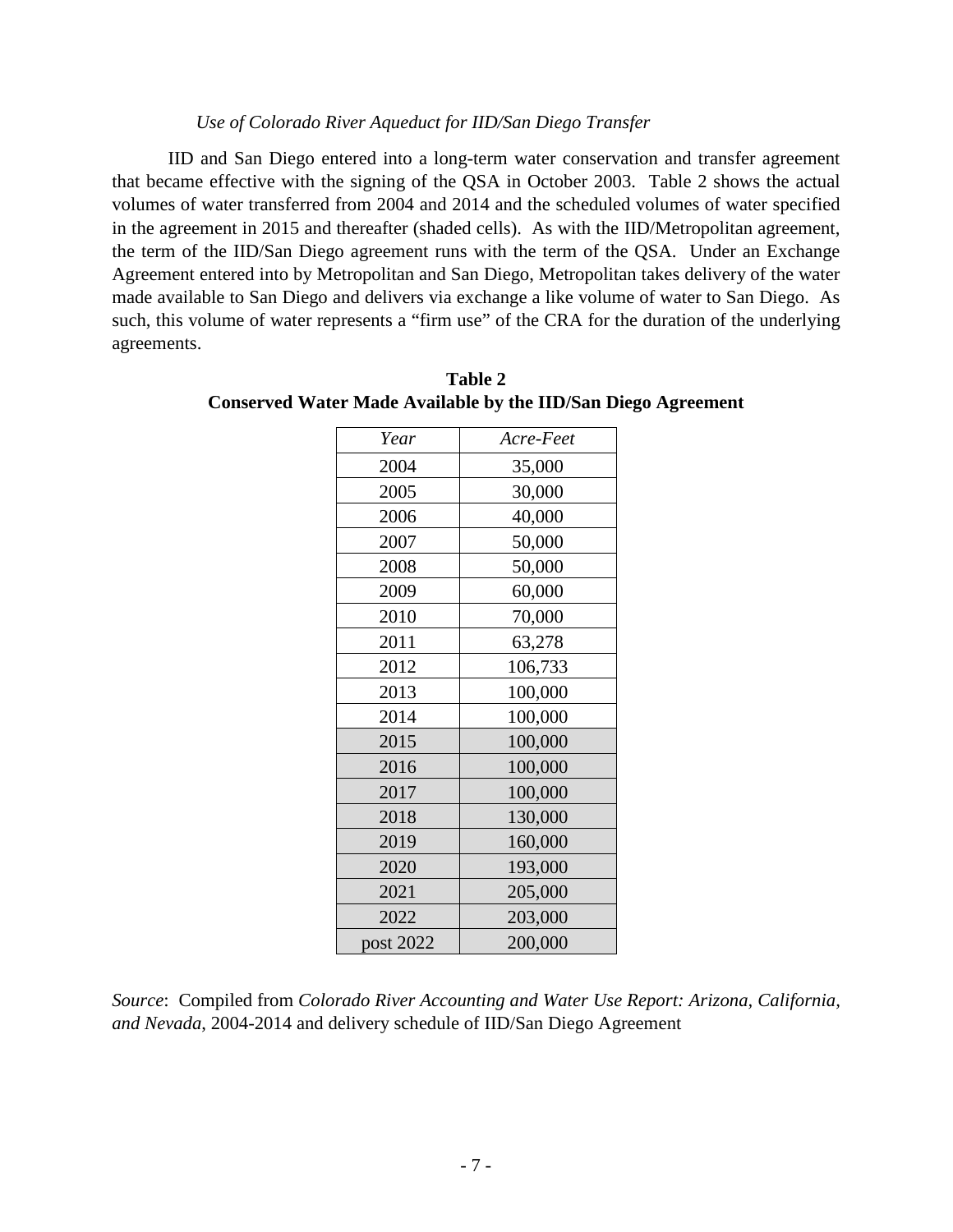# *Use of Colorado River Aqueduct for Conveying Canal Lining Water*

<span id="page-11-0"></span>Related agreements to the QSA also addressed the lining of the All American Canal and Coachella Canal. The lining of the All American Canal was completed in 2010 when conserved water reached its annual yield of 67,700 AF. The lining of the Coachella Canal was completed in 2009 when conserved water reached its annual yield of 30,850 AF. The table below shows the actual volumes conserved through 2014. Pursuant to an Allocation Agreement entered into in 2003, all of the conserved water from the All American Canal project and the amount of conserved water available to San Diego and supplemental water from the Coachella Canal project is allocated to San Diego and parties to the San Luis Rey Indian Water Rights Settlement. The agreement has a 110 year term (starting with delivery of conserved water). As such, this volume of water represents a "firm use" of the CRA for the duration of the underlying agreement.

|          |                          | All American |        |        | Coachella    |                   |        |
|----------|--------------------------|--------------|--------|--------|--------------|-------------------|--------|
| Year     | San                      | Supplemental | Total  | San    | Supplemental | <i>Mitigation</i> | Total  |
|          | Diego                    |              |        | Diego  |              |                   |        |
| 2004     |                          |              |        |        |              |                   |        |
| 2005     |                          |              |        |        |              |                   |        |
| 2006     | $\overline{\phantom{a}}$ |              |        | 687    | 172          | 155               | 1,014  |
| 2007     |                          |              |        | 23,125 | 4,500        | 225               | 27,850 |
| 2008     | 7,385                    | 1,513        | 8,898  | 23,197 | 4,500        | 153               | 27,850 |
| 2009     | 54,429                   | 11,148       | 65,577 | 25,759 | 4,500        | 591               | 30,850 |
| 2010     | 56,200                   | 11,500       | 67,700 | 25,307 | 4,500        | 1,043             | 30,850 |
| 2011     | 56,200                   | 11,500       | 67,700 | 23,765 | 4,500        | 2,585             | 30,850 |
| 2012     | 56,200                   | 11,500       | 67,700 | 23,939 | 4,500        | 2,411             | 30,850 |
| 2013     | 56,200                   | 11,500       | 67,700 | 24,056 | 4,500        | 2,294             | 30,850 |
| 2014     | 56,200                   | 11,500       | 67,700 | 23,923 | 4,500        | 2,427             | 30,850 |
| Average* | 56,200                   | 11,500       | 67,700 | 24,198 | 4,500        | 2,152             | 30,850 |

# **Table 3 Availability of Canal Lining Water for the CRA (acre feet)**

\* At full build out: All American Canal (2010-2014) and Coachella Canal (2009-2014)

*Source*: Compiled from *Colorado River Accounting and Water Use Report: Arizona, California, and Nevada*, 2004-2014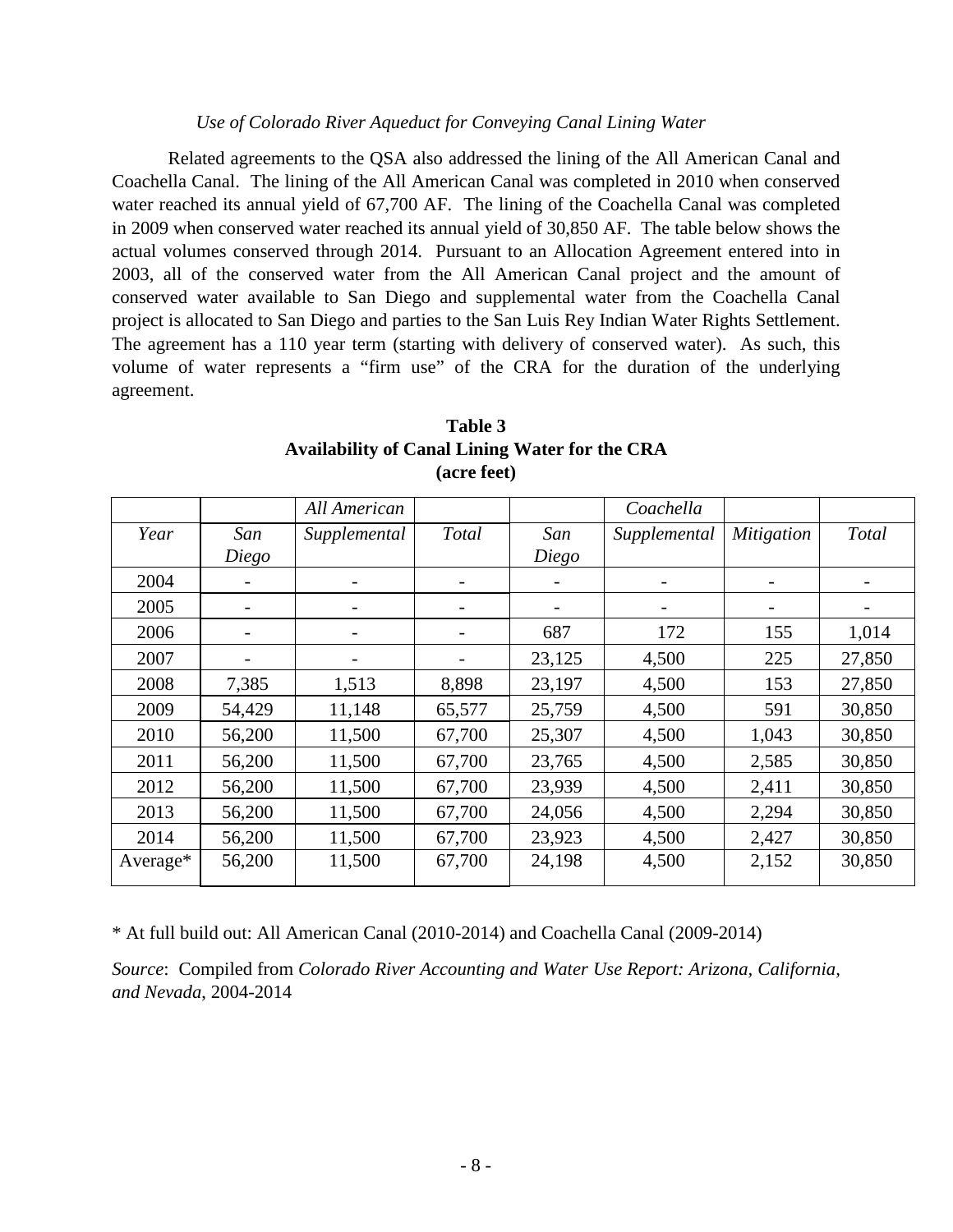#### *Metropolitan's Transfer with Palo Verde Irrigation District and Related Adjustments*

<span id="page-12-0"></span>Metropolitan and PVID entered into a 35-year land fallowing agreement in 2004 providing for a minimum of 33,000 AF and a maximum of 133,000 AF of conserved Colorado River water.<sup>[12](#page-12-1)</sup> Table 4 provides the annual amount of water conserved under the program. In 2009, Metropolitan and PVID entered into a one-year supplemental fallowing program that conserved an estimated 24,100 AF of Colorado River water in 2009 and an estimated 37,900 AF of Colorado River water in 2010.<sup>[13](#page-12-2)</sup> The annual amount of water conserved by land fallowing agreement has averaged 93,489 AF.

| Year    | Acre Feet |
|---------|-----------|
| 2005    | 108,666   |
| 2006    | 102,039   |
| 2007    | 65,300    |
| 2008    | 94,303    |
| 2009    | 144,325   |
| 2010    | 148,614   |
| 2011    | 122,216   |
| 2012    | 73,662    |
| 2013    | 32,750    |
| 2014    | 43,010    |
| Average | 93,489    |

**Table 4 Water Conserved by Metropolitan/PVID Land Fallowing Program**

*Source*: Compiled from *Colorado River Accounting and Water Use Report: Arizona, California, and Nevada*, 2004-2014

Under the QSA, Metropolitan's available Colorado River water is adjusted annually depending on whether the consumptive use of Colorado River water under Priority 1, 2 and 3b is below or above 420,000 AF. Priority 1, 2 and 3b are, respectively, the consumptive use of Colorado River water by PVID, the Reservation Division of the Yuma Project and the Lower Palo Verde Mesa.<sup>[14](#page-12-3)</sup> By reducing PVID's use of Colorado River water, PVID land fallowing increases the amount of Colorado River water available to Metropolitan.

Chart 1 below illustrates how land fallowing under Metropolitan's agreement with PVID is a key driver of Metropolitan's Adjustment. The annual variation of the amount of water conserved by land fallowing explains 95% of the annual variation in Metropolitan's Adjustment for available Colorado River supplies from the consumptive use of Priority 1, 2 and 3b. For the

<span id="page-12-3"></span><span id="page-12-2"></span>

<span id="page-12-1"></span><sup>&</sup>lt;sup>12</sup> Urban Water Management Plan, p. 3-6.<br><sup>13</sup> *Ibid* 14 The Bureau of Reclamation also includes the use of Colorado River water on Yuma Island in the calculation.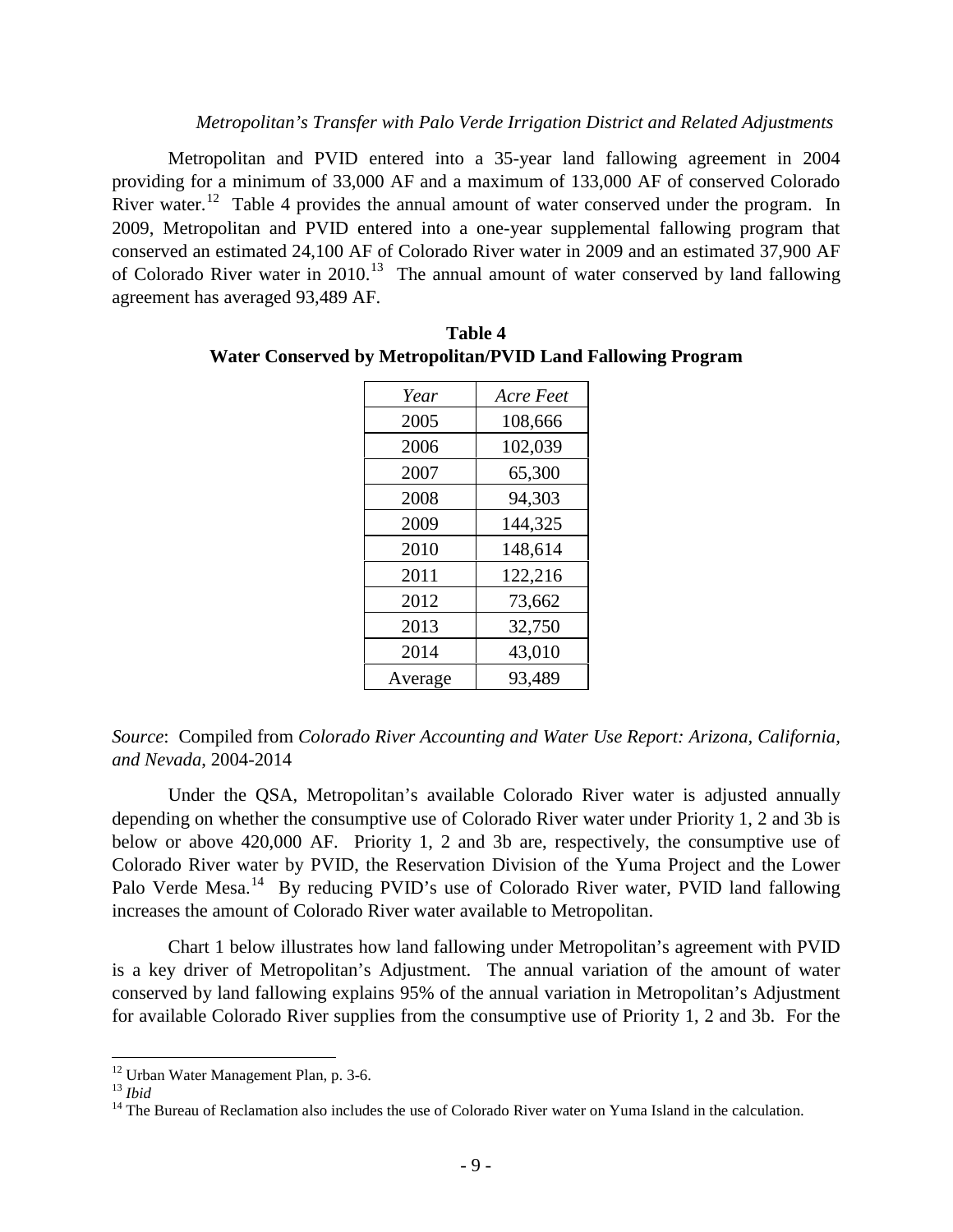period 2005-2014, "Metropolitan Agricultural Adjustment" has averaged 16,596 AF. With PVID land fallowing averaging 93,489 AF during this time period, there has been sustained overruns by Priority 1, 2 and 3b relative to the 420,000 AF benchmark. Metropolitan must engage in significant land fallowing to offset its liability for underwriting the risk that the consumptive use of Colorado River water by Priority 1, 2 and 3 b (plus Yuma Island) exceeds 420,000 AF per year.



# *Source*: Compiled from *Colorado River Accounting and Water Use Report: Arizona, California, and Nevada*, 2004-2014

To avoid a supply reduction resulting from the consumptive use of Colorado River water by Priority 1, 2 and 3b exceeding 420,000 AF, Metropolitan must conserve about 82,000 AF of water by land fallowing (see Chart 2).<sup>15</sup>

<span id="page-13-0"></span><sup>&</sup>lt;sup>15</sup> The value of "x" that yields an estimated MWD Adjustment of zero.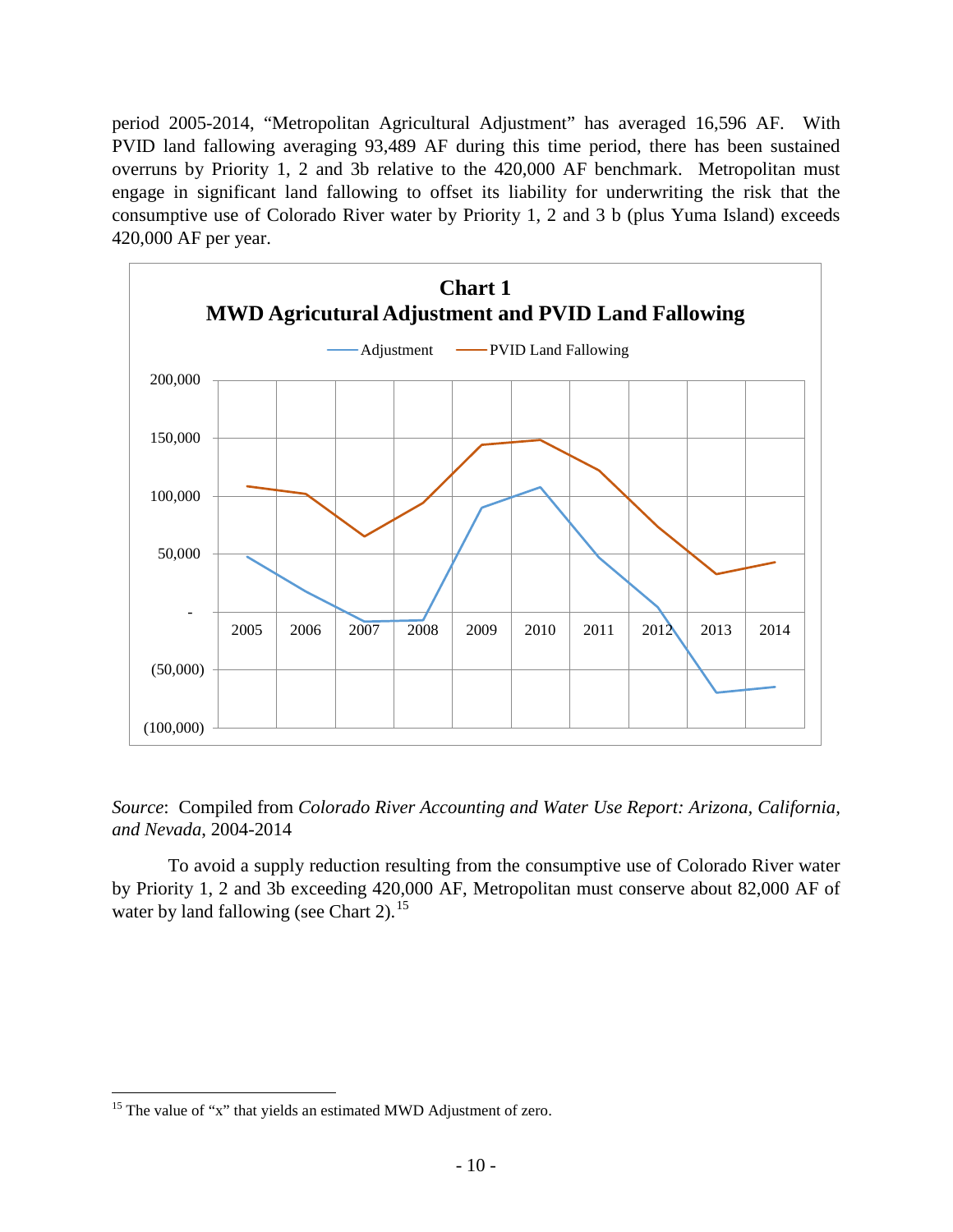

# *Metropolitan's Share of Lower Colorado Water Supply Project*

<span id="page-14-0"></span>The Lower Colorado Water Supply Project ("LCWSP") is enacted under federal legislation authorizing an exchange of water pumped from the project's well field for Colorado River water.<sup>16</sup> The program is intended to help meet the domestic, municipal, industrial and recreational water needs of users adjacent to the Colorado River in Imperial, Riverside and San Bernardino Counties. The legislation authorizes construction of wells with a total annual capacity of 10,000 AF. In 2007, the Bureau of Reclamation entered into a contract with Metropolitan to use LCWSP project water unused by the City of Needles and other entities with no rights or insufficient rights to Colorado River water in California.<sup>[17](#page-14-2)</sup>

LCWSP pumping has increased significantly in the past two years, increasing from 4,208 AF in 2012 to 7,195 AF in 2014 (see Table 5). The share of pumping available to Metropolitan fluctuates annually, reflecting the fact that Metropolitan's rights are junior to federal and nonfederal parties to the project.

<span id="page-14-1"></span> <sup>16</sup> *Colorado River Accounting and Water Use Report: Arizona, California, and Nevada*, 2014, p. 34

<span id="page-14-2"></span><sup>&</sup>lt;sup>17</sup> Urban Water Management Plan, p. 3-7.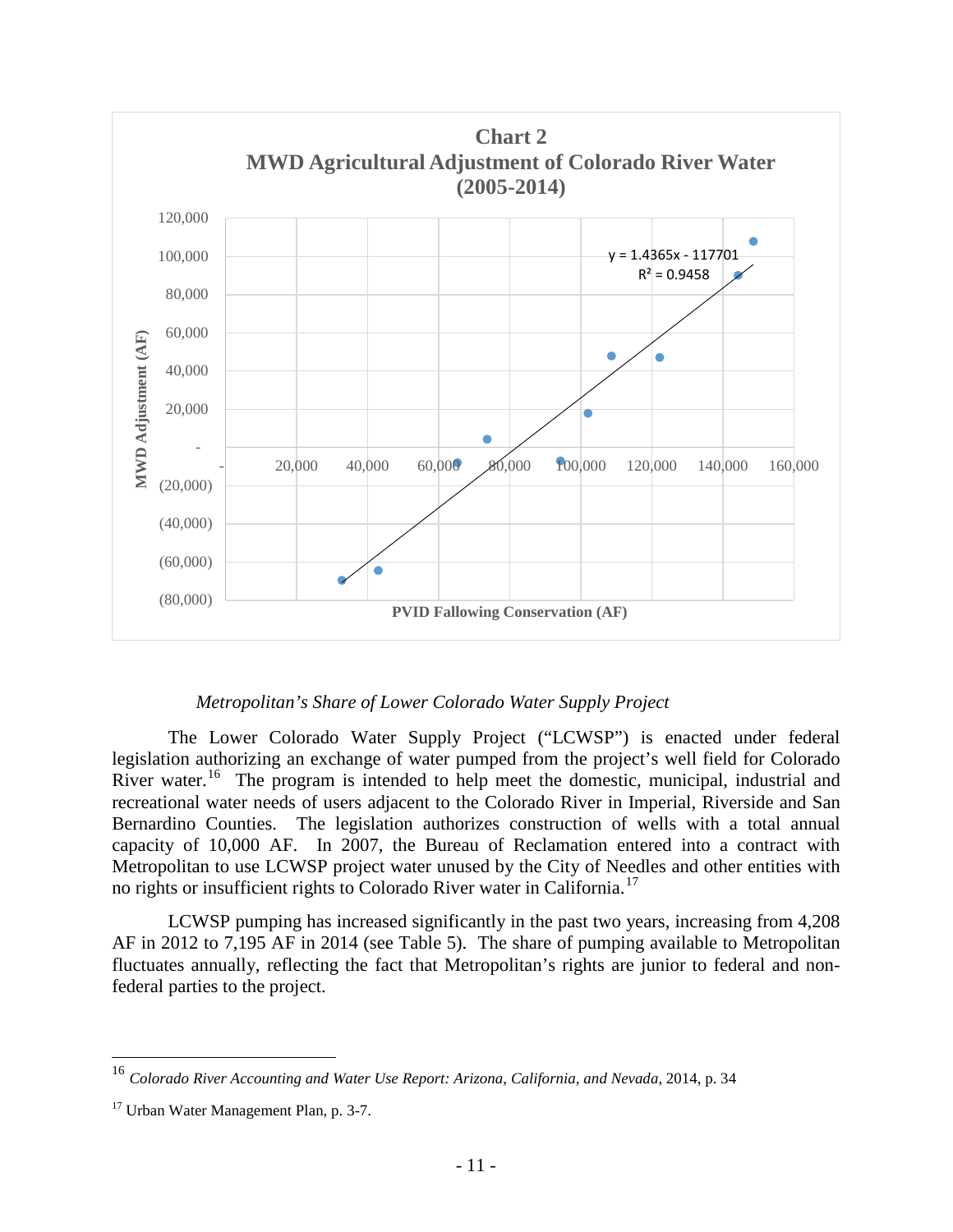| Year | Project | Available to | Metropolitan's |
|------|---------|--------------|----------------|
|      | Pumping | Metropolitan | <b>Share</b>   |
| 2004 | 1,259   |              |                |
| 2005 | 1,036   |              |                |
| 2006 | 1,412   |              |                |
| 2007 | 5,989   | 5,011        | 83.7%          |
| 2008 | 7,350   | 6,300        | 85.7%          |
| 2009 | 3,684   | 2,349        | 63.8%          |
| 2010 | 5,104   | 3,872        | 75.9%          |
| 2011 | 4,460   | 3,611        | 81.0%          |
| 2012 | 4,616   | 4,208        | 91.2%          |
| 2013 | 5,510   | 5,114        | 92.8%          |
| 2014 | 7,195   | 6,109        | 84.9%          |

# **Table 5 LCWSP Pumping and Water Available to Metropolitan (Acre Feet)**

# *Long-Term Firm Uses of the CRA and Potentially Available Wheeling Capacity*

<span id="page-15-0"></span>The firm uses of the CRA leave significant unused capacity (see chart below).<sup>18</sup> There is about 400,000 AF of CRA capacity available in 2015 for Metropolitan's non-firm uses discussed below and potential wheeling. The potentially available capacity declines in the next few years with the build-up of water deliveries under the IID/San Diego agreement. In 2022, when those deliveries stabilize at their long-term level of 200,000 AF per year, the potentially available capacity declines to 318,984 AF. The continued growth in potentially available capacity

**The IID/Metropolitan conservation agreement:** yield 89,556 AF annually (the average for 2004-2014).

*Source*: Compiled from *Colorado River Accounting and Water Use Report: Arizona, California, and Nevada*, 2004-2014

<span id="page-15-1"></span><sup>&</sup>lt;sup>18</sup> Net Priority 4 right: Metropolitan's 550,000 AF Priority 4 right less deduction for Metropolitan's charge for use by miscellaneous PPR's and Indians water use, starting at 5,500 AF in 2014 and increasing to 47,000 AF by 2030.

**IID/San Diego agreement:** per scheduled deliveries

**Canal lining:** 67,700 AF per year for the All American Canal and 28,958 AF per year for the Coachella Canal (average available since 2009 when the project was completed)

**Priority 1, 2, 3b:** 16,596 AF per year, the predicted Metropolitan Adjustment when water conserved by land fallowing equals 93,489 AF per year (the average for 2005-2014).

**LCWSP:** projection assumes that pumping equals its authorized amount of 10,000 AF per year by 2018 and the water available to Metropolitan equals 85% of pumping (the share of cumulative pumping made available to Metropolitan since 2007).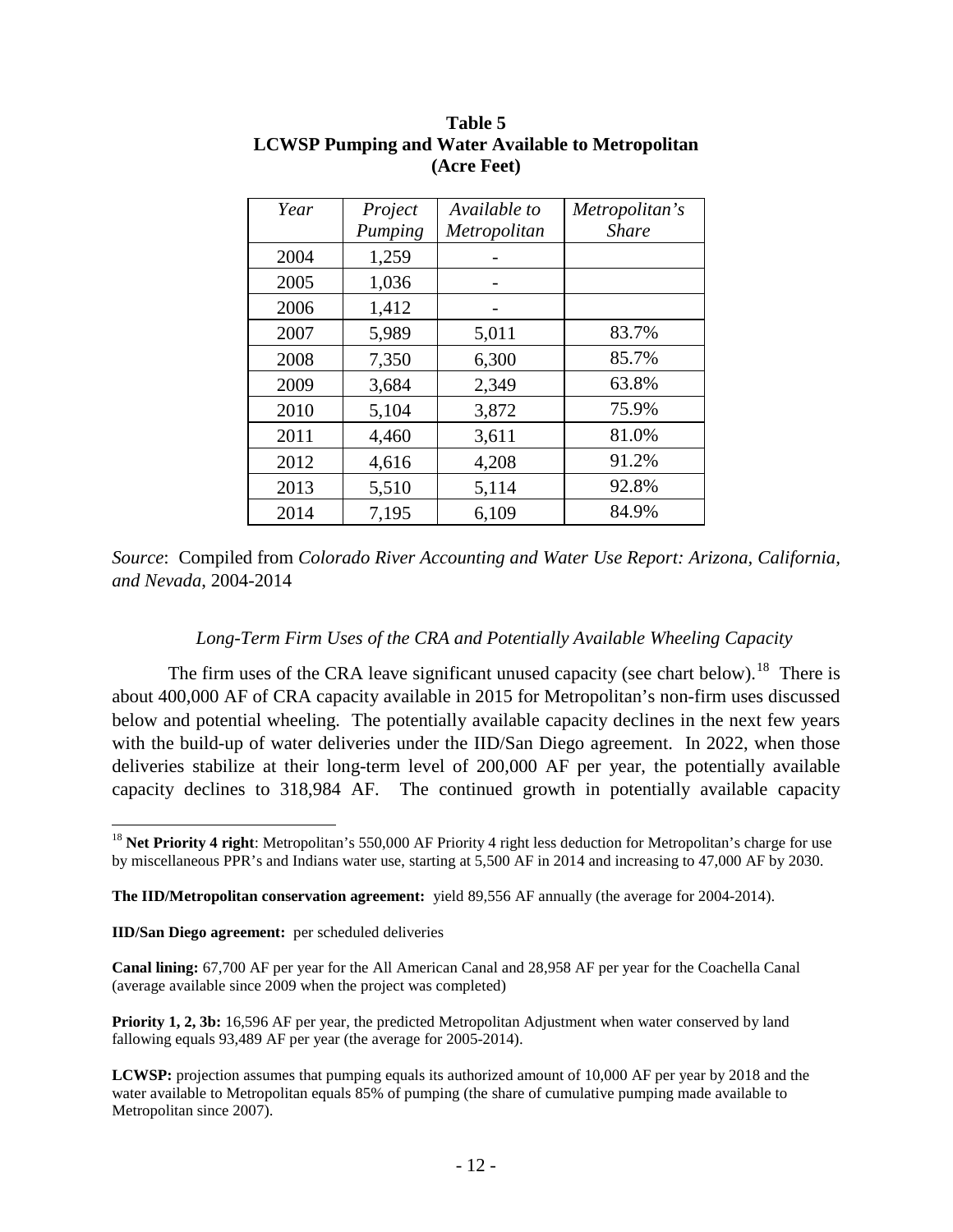

thereafter reflects the growing deduction from Metropolitan's Priority 4 right as use by miscellaneous PPR's and Indians reaches 47,000 AF per year by 2030.

# <span id="page-16-0"></span>*Non-Firm Uses of CRA*

There are four uses of the CRA that are non-firm:

- Unused Priority 3 water
- Metropolitan's ICS Credits
- Interstate Banking Programs
- Metropolitan's Right to Surplus Water

# *Unused Priority 3 Water*

<span id="page-16-1"></span>IID and CVWD, respectively, have a Priority 3 right to 3.1 million AF and 330,000 AF of consumptive use of Colorado River water. These quantifications are adjusted for transfers, including canal lining projects. To the extent that the actual consumptive use of Colorado River water is less than the adjusted entitlements, the "underruns" become unused Colorado River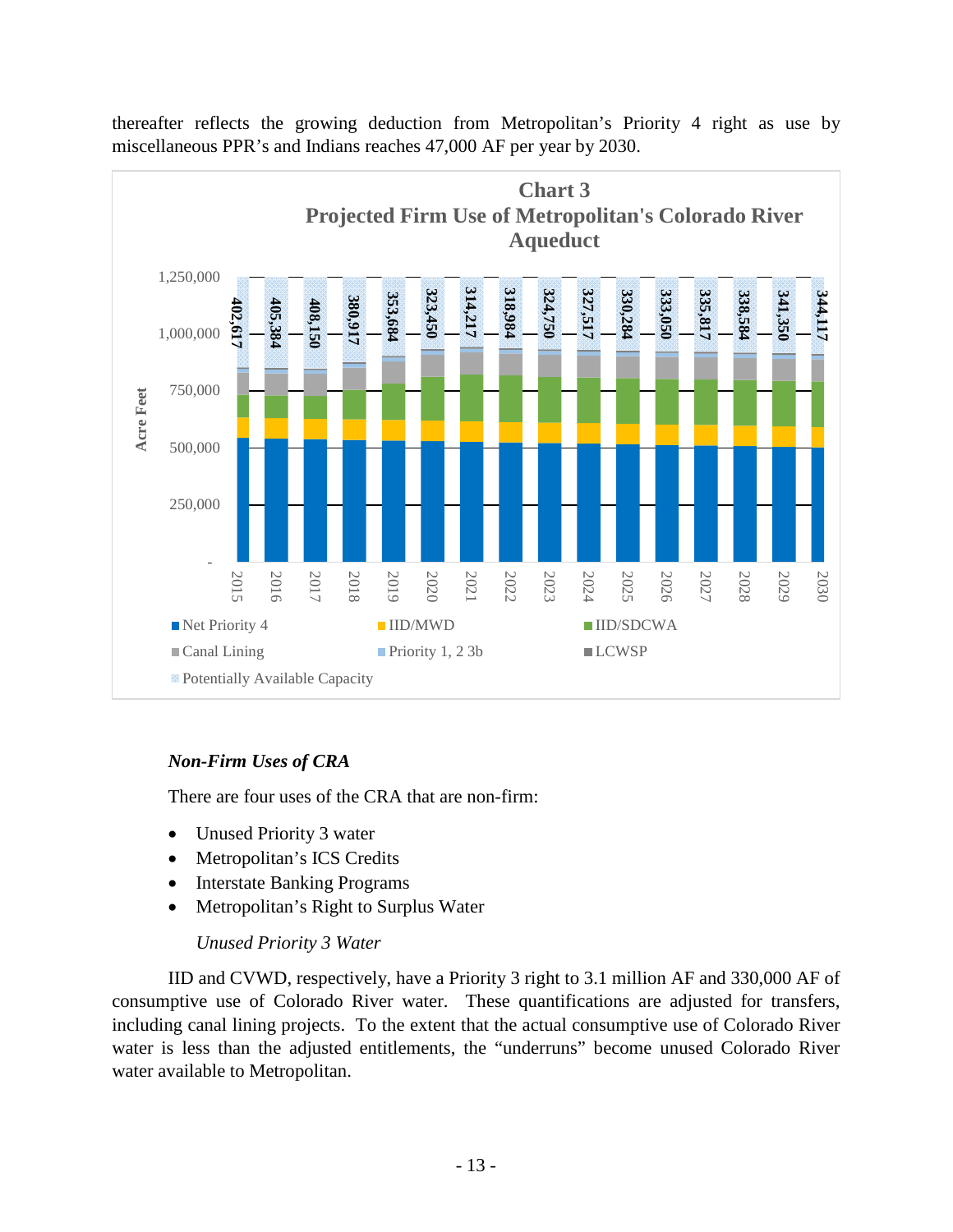Chart 4 shows the record of unused Priority 3 water for  $2004-2014$ .<sup>[19](#page-17-0)</sup> In four of the eleven years, there was no unused Priority 3 water. In three other years, the volume of unused Priority 3 water was minor (approximately 50,000 AF or less). In the remaining four years, there were significant blocks of unused Priority 3 water (ranging from 150,000 AF to almost 250,000 AF). Note that even the maximum amount of unused Priority 3 water left at least 72,000 AF of unused CRA capacity (using the minimum estimate of potentially available capacity in the figure above). While the historic record has "runs" of successive years of either no unused Priority 3 water or positive amounts of unused Priority 3 water, the correlation between the amounts of unused Priority 3 water in successive years is weak.<sup>[20](#page-17-1)</sup>



<span id="page-17-0"></span> <sup>19</sup> Calculated as the amount, if any, IID's and CVWD's consumptive use of Colorado River water is below IID's and CVWD's Priority 3 entitlement (3.43 million AF), less 14,500 AF for Colorado River water use by miscellaneous PPR's and Indians, less IID transfers to Metropolitan (net of amount used by CVWD) and San Diego, less mitigation water to the Salton Sea, less canal lining water, less IID and CVWD paybacks of overruns, less IID creation of ICS credits, plus IID recovery of ICS credits, less amount of LCWSP water exchanged with IID for Colorado River water. Data compiled from *Colorado River Accounting and Water Use Report: Arizona, California, and Nevada*, 2004-2014.

<span id="page-17-1"></span> $20$  The correlation in the amount of unused Priority 3 water in successive years is 0.28. With 9 data points, the standard deviation of the estimated correlation coefficient is 0.33 (under the null hypothesis of no correlation). The resulting T-statistic (estimated correlation/standard deviation of correlation coefficient) is 0.85. A T-statistic of 0.85 with 9 degrees of freedom has a significance level of only 42%.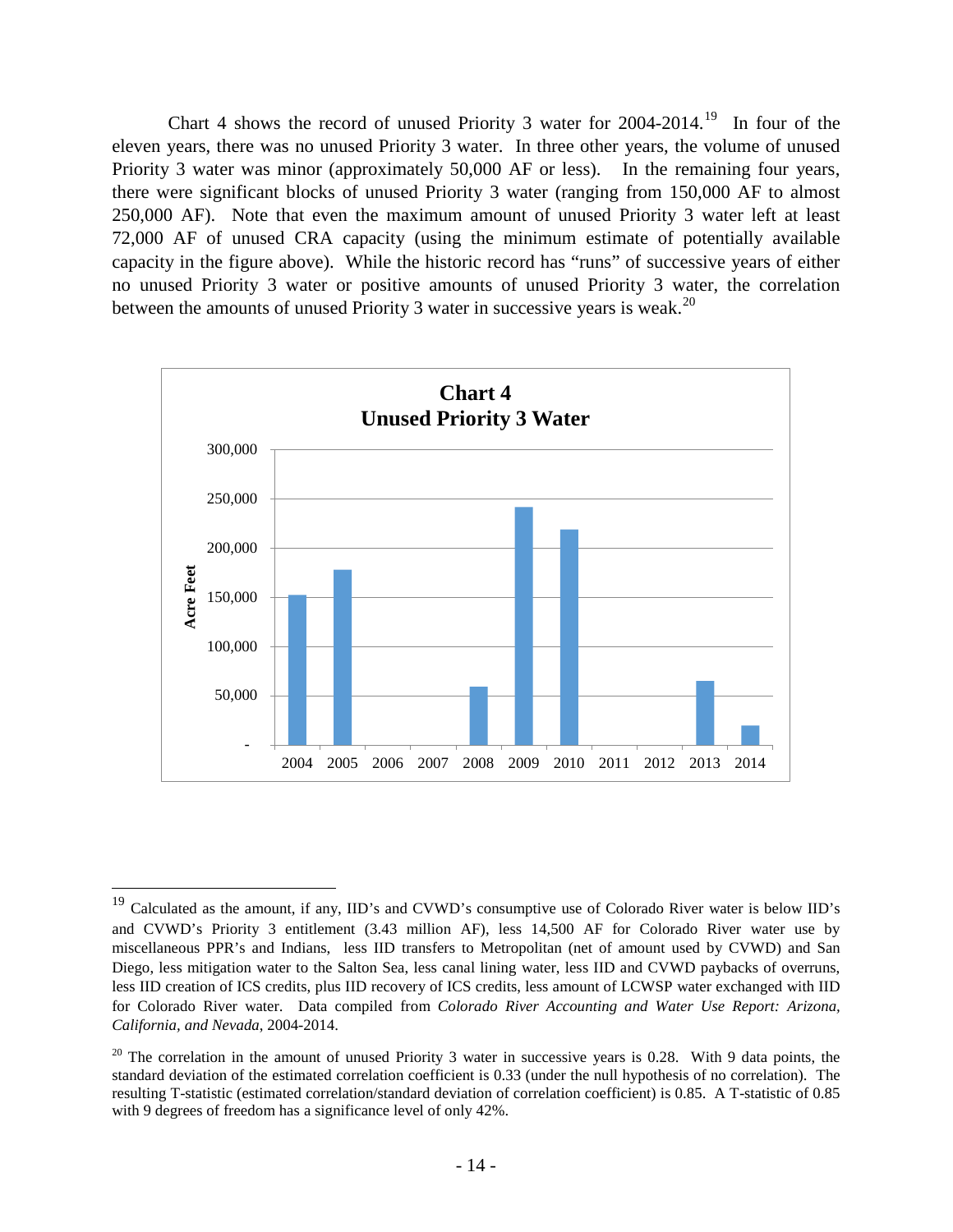# *Metropolitan's ICS Credits*

<span id="page-18-0"></span>In 2007, the Bureau of Reclamation approved implementation of Intentionally Created Surplus ("ICS") credits, which would become available when a Colorado River water user undertook specified actions to reduce their use of Colorado River water. If the water "created" by the actions is not used in the year the water is created, it can be stored in Lake Mead for use in future years. Water stored is subject to a one-time 5% system assessment and an annual evaporation loss of 3%. ICS water stored in Lake Mead is lost when there are flood control releases from Lake Mead. ICS credits may not be recovered during the declared shortages in the Lower Colorado River Basin.

Metropolitan has created and used ICS credits from three activities:

- Extraordinary conservation (PVID land fallowing and canal lining water)
- System conservation
- Pilot run of Yuma Desalter Project.

Chart 5 shows the ending balance of Metropolitan's ICS credits in each year since the program was initiated in 2006. Metropolitan's ICS credits peaked in 2010 at almost 600,000 AF. Since then, Metropolitan has been recovering ICS credits, especially from the extraordinary conservation account.

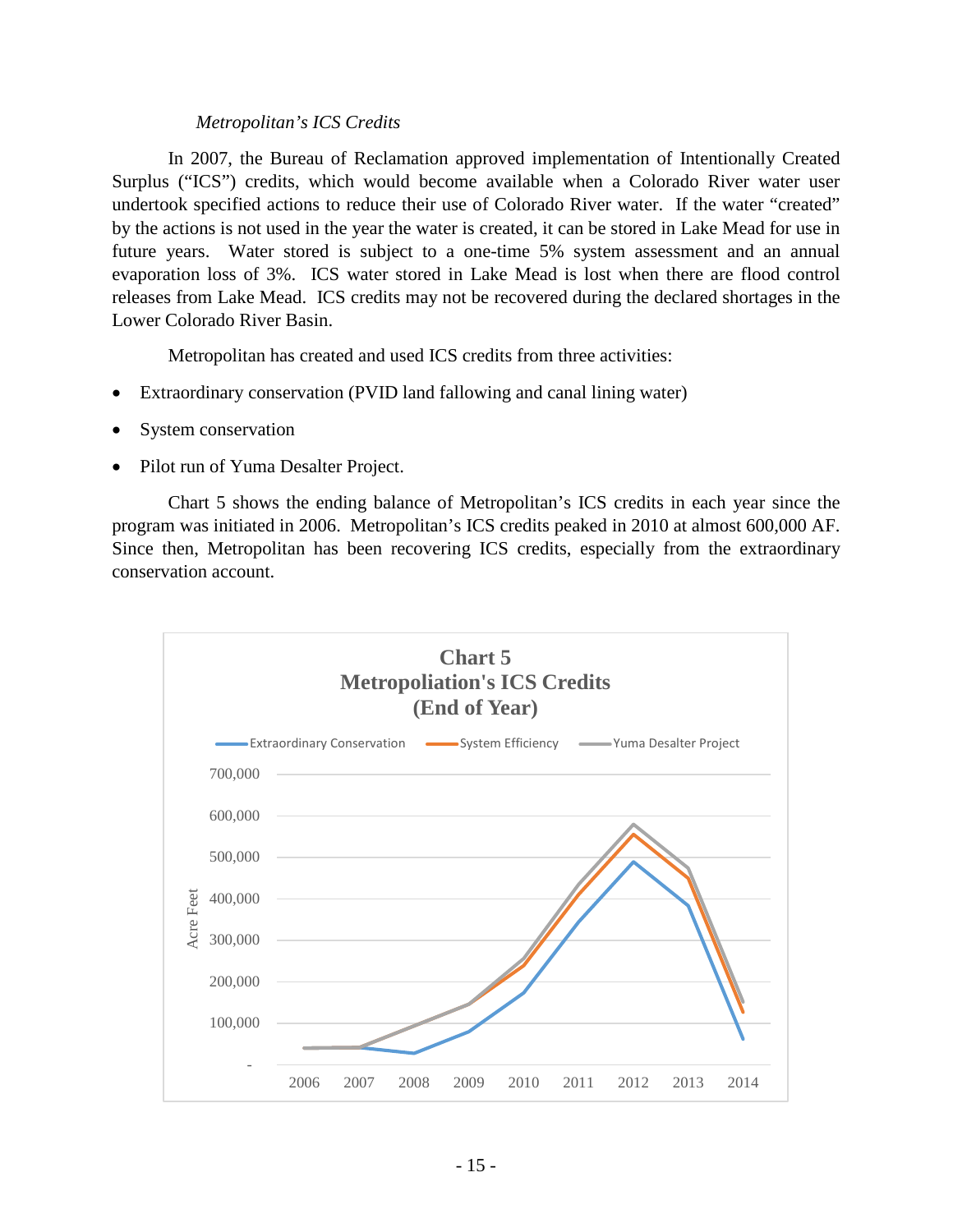#### *Interstate Water Banking*

<span id="page-19-0"></span>Metropolitan, the Southern Nevada Water Authority and the Colorado River Commission of Nevada entered a Storage and Interstate Release Agreement in 2004. Under the agreement, Metropolitan stores unused Colorado River entitlement of Nevada for subsequent recovery by Metropolitan through development of Intentionally Created Unused Entitlement for Southern Nevada Water Authority. Pursuant to a 2012 amendment to the agreement, Nevada will store a minimum of 200,000 AF and a maximum of 400,000 AF through 2016. The maximum amount of water Nevada may recover is 30,000 AF in any year. The maximum amount of water Nevada may make available is 75,000 AF in any year. Of the amount of water made available, twothirds is added to Nevada's storage account and one-third becomes Metropolitan's water.

Chart 6 shows water made available to Metropolitan under the Nevada Storage Agreement. When Nevada stores water, this represents another use of the CRA. However, when Nevada recovers water from storage, Metropolitan will reduce its use of the CRA either by assigning water made available under its agreements with IID or PVID to Nevada or by undertaking new extraordinary conservation measures that reduces its use of Colorado River water.



# *Metropolitan Surplus Colorado River Water*

<span id="page-19-1"></span>Metropolitan has two rights providing them access to Colorado River water: (i) Priority 5 right to 662,000 AF and (ii) Priority 6(a) to 38,000 AF. Water is available under these priorities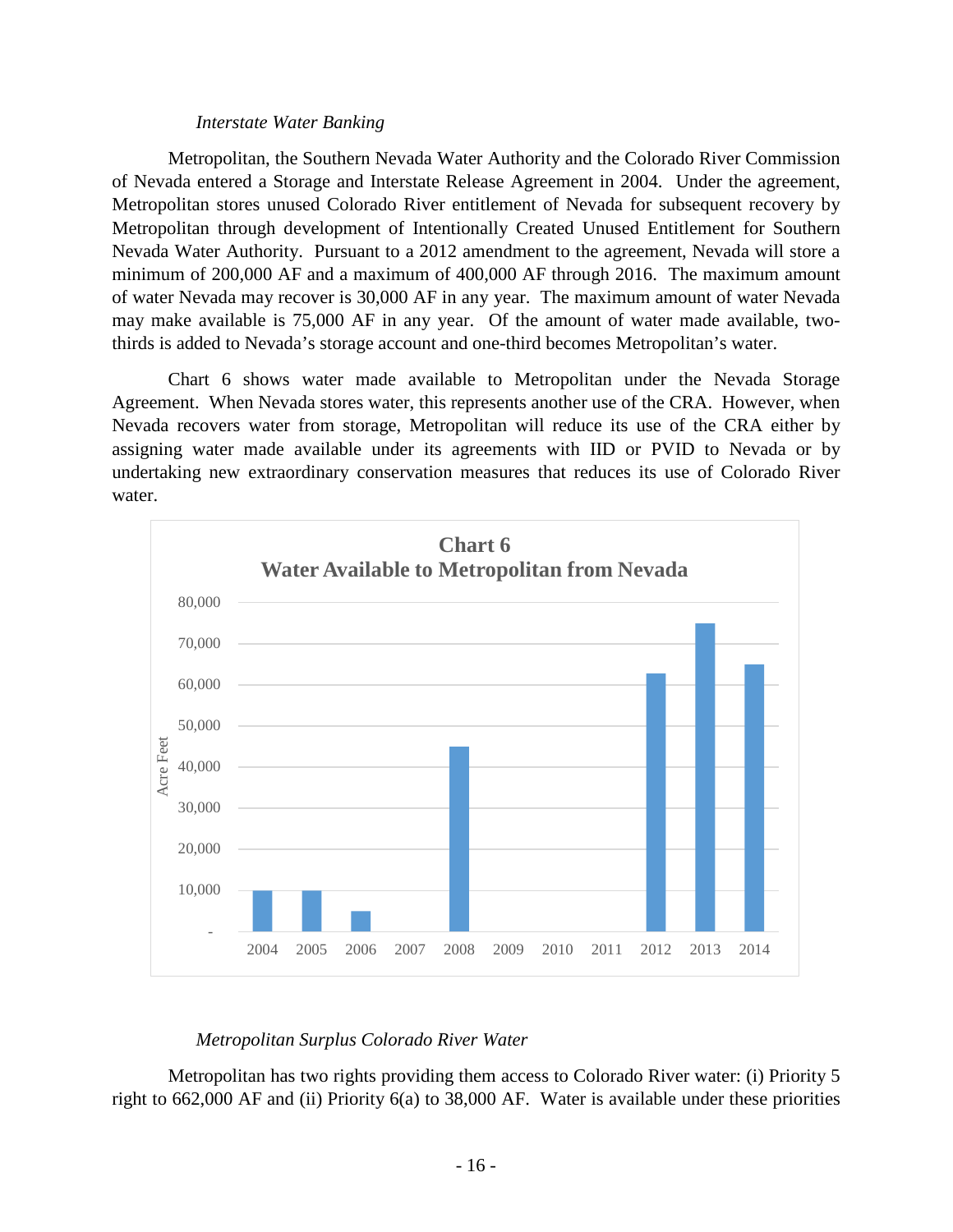when the Bureau of Reclamation declares the availability of surplus water under its Interim Guidelines. The Bureau of Reclamation has not declared a surplus during the period 2004-2014.

#### <span id="page-20-0"></span>**Assumptions of Analysis**

As stated in the introduction, the question about the availability of wheeling capacity for the Cadiz Project involves a forecast of the future availability of CRA capacity. This requires assumptions about the future circumstances of each of the uses of the CRA discussed in the prior section. The key assumptions involve the term of water conservation agreements, Metropolitan's future decisions regarding land fallowing in PVID, availability of unused Priority 3 water, Nevada's water banking activity, future ICS credits and the availability of surplus water.

Some of the factors are, by their very nature, subject to variation. In those instances, the assumptions involve specification of the statistical distribution generating the conditions. That is, due to the underlying variability of factors, a pattern may be analyzed statistically but may not be predicted precisely.

# *Term of Water Conservation Agreements*

<span id="page-20-1"></span>A significant portion of the existing uses of the CRA involves the movement of water under various conservation agreements. Many of these agreements, such as the IID/Metropolitan, IID/San Diego and Metropolitan/PVID agreements are tied to the QSA. Stratecon assumes that the QSA will run through 2077.

If the QSA terminates earlier than assumed, there would be significant increases in available CRA wheeling capacity until subsequent agreements are developed.

# *Metropolitan's Land Fallowing Program in Palo Verde Irrigation District*

<span id="page-20-2"></span>The historical record shows that Metropolitan must conserve about 80,000 AF per year of Colorado River water to offset its expected liability for agricultural water use under Priority 1, 2 and 3b exceeding 420,000 AF per year. Therefore, Metropolitan must conserve more than 80,000 AF under the PVID agreement before it can reasonably anticipate that their land fallowing program combined with its obligations concerning Priority 1, 2 and 3b represents a net contribution to Colorado River water conveyed through the CRA. Metropolitan must push forward aggressively on PVID land fallowing to avoid falling behind in its Colorado River supply. Stratecon assumes that PVID land fallowing will range between 80,000 AF and 120,000 AF per year.

To capture the annual variability in Metropolitan's land fallowing, Stratecon assumes that in any given year, Metropolitan is equally likely to conserve by land fallowing 80,000 AF, 90,000 AF, 100,000 AF, 110,000 AF or 120,000 AF of Colorado River water. Stratecon's prediction of MWD's Agricultural Adjustment uses the statistical model in Chart 2. To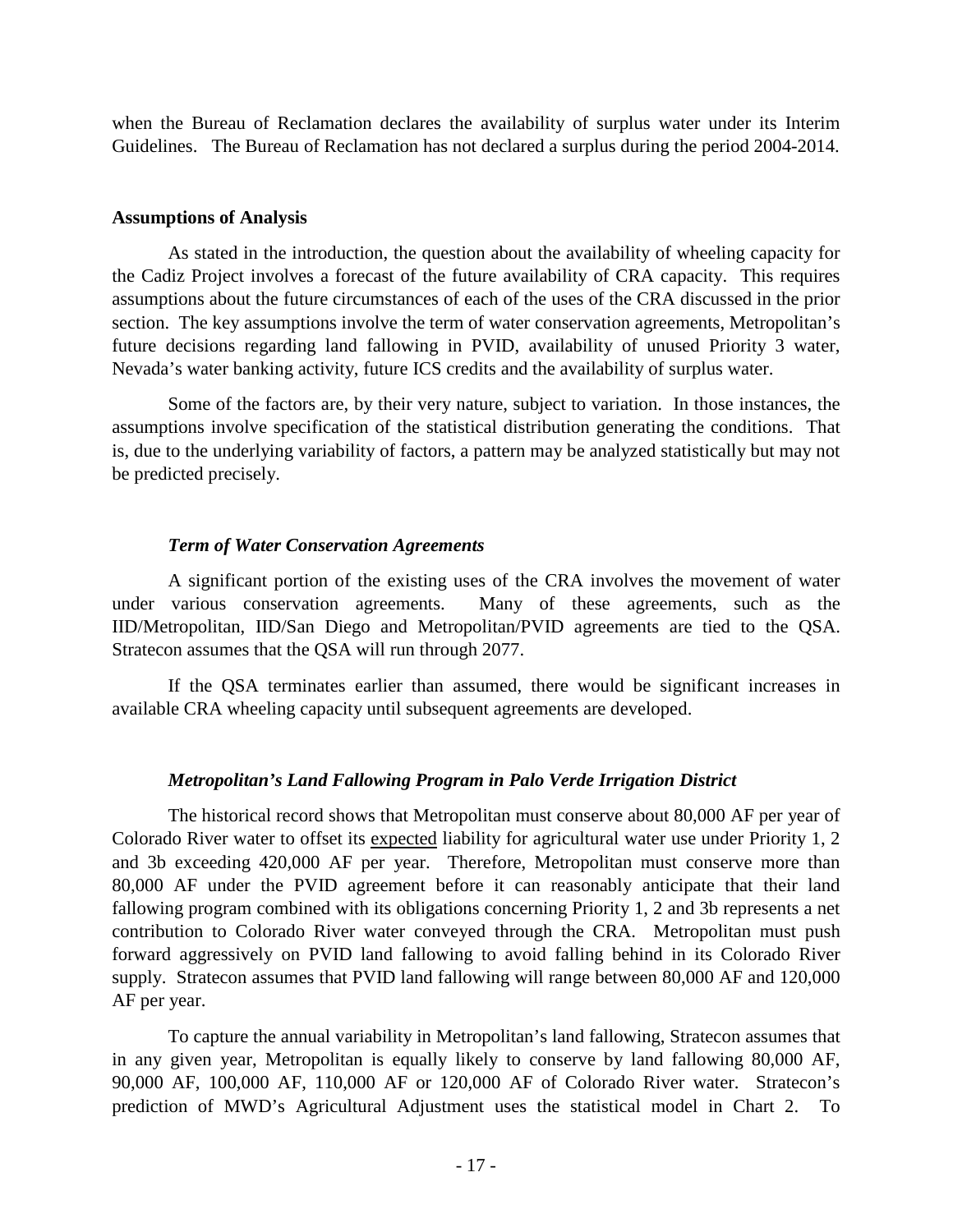incorporate the variability in the consumptive use of Priority 1, 2 and 3b, Stratecon takes random draws from the statistical distribution of the residual of the MWD adjustment model.<sup>21</sup>

#### *Availability of Unused Priority 3 Water*

<span id="page-21-0"></span>Stratecon uses the data from 2004-2014 to define the cumulative statistical distribution for the availability of unused Priority 3 water in any year (see Table 6).<sup>[22](#page-21-3)</sup> That is, there is a 36% probability of no unused Priority 3 water in any year. There is a 45% probability that unused Priority 3 water will be 19,665 AF or less in any year. In other words, unused Priority 3 water will be in the range of up to 19,665 AF 9% of the time.<sup>[23](#page-21-4)</sup>

| <i>Threshold</i><br>Amount | Cumulative<br>Probability |
|----------------------------|---------------------------|
| 0                          | 36%                       |
| 19,665                     | 45%                       |
| 59,104                     | 55%                       |
| 64,909                     | 64%                       |
| 152,341                    | 73%                       |
| 178,036                    | 82%                       |
| 219,054                    | 91%                       |
| 241,778                    | 100%                      |

**Table 6 Cumulative Probability Distribution for Unused Priority 3 Water**

#### *Nevada's Water Banking Activity*

<span id="page-21-1"></span>Nevada's water banking activity in California has increased significantly in recent years with the post-2008 decline in Nevada's consumptive use of Colorado River water. Until a complete post-2008 recovery emerges, Nevada can be expected to continue banking water in California. In the short-term, Nevada's banking activity represents another use of the CRA. In the longer-term, Nevada will recover banked water; which will require Metropolitan to forego diversions of Colorado River water and increase the available capacity for CRA wheeling.

<span id="page-21-2"></span> $21$  The residuals of the model are not normally distributed. Instead, they follow a LaPlace distribution with parameters 781.037,15481.4924.<br><sup>22</sup> The simulations assume that there are independent draws from this cumulative distribution. For the 2004-2014

<span id="page-21-3"></span>period, the serial correlation of unused Priority 3 water was .28. The standard error of the estimate is .33. Therefore, the estimated serial correlation coefficient is not statistically different from zero.

<span id="page-21-4"></span> $23$  For the cumulative distribution in the text, the probability that unused Priority 3 water will fall in the range defined by the numbers in the row above and in the row equals the difference in the cumulative probability of the rows. Therefore, the probability that unused Priority 3 water will fall in the range of 219,054 AF and 241,778 AF is 9%.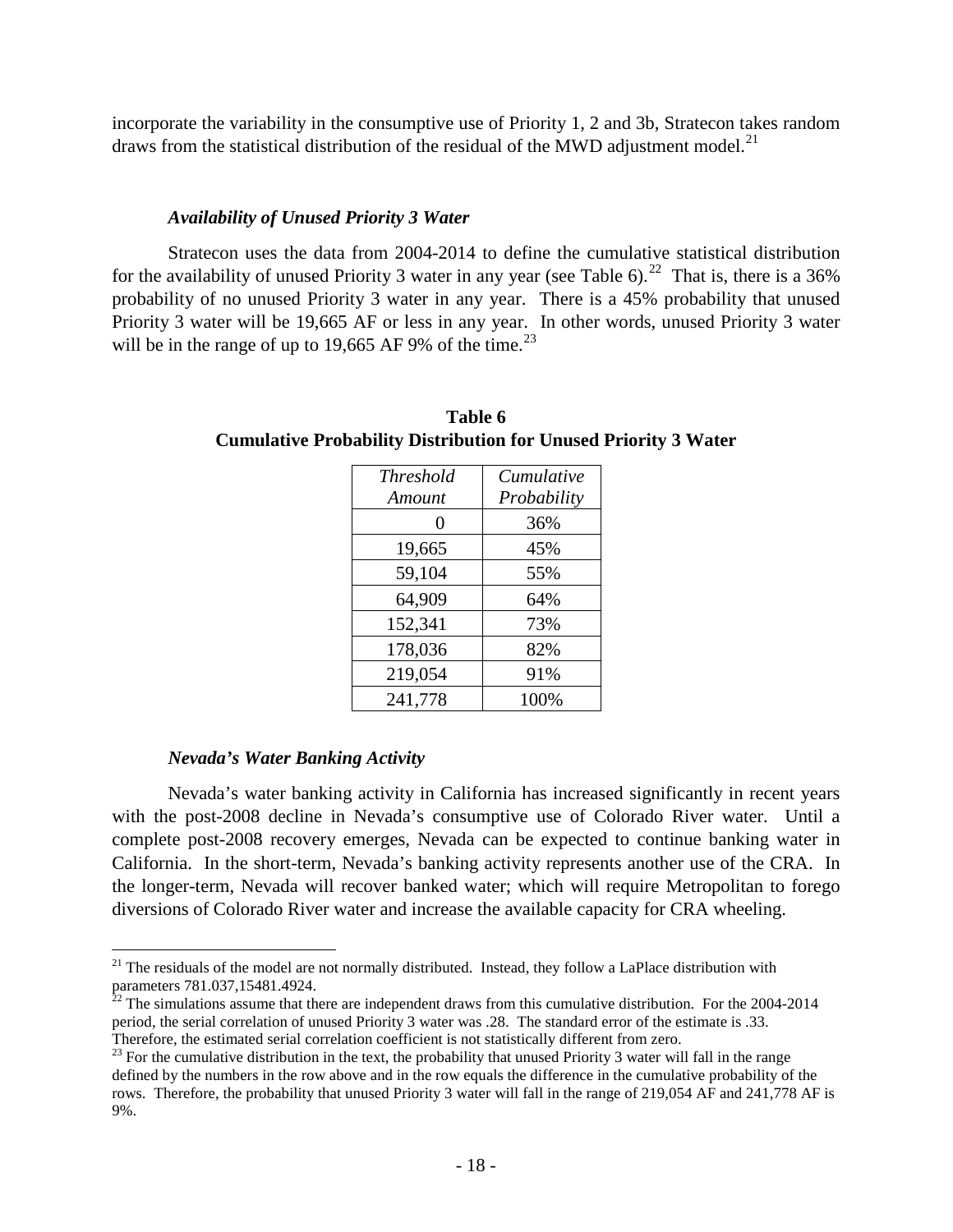Stratecon assumes that Nevada's recovery will start between 2018 and 2022, and it will be from 5 to 10 years until Nevada's use of Colorado River water returns to pre-2008 levels. In other words, Stratecon's analysis includes a range for when Nevada will start withdrawing water from storage (reducing the use of the CRA) between 2022 and 2032.<sup>24</sup>

#### *ICS Credits*

<span id="page-22-0"></span>Stratecon assumes that Metropolitan will coordinate its creation and recovery of ICS credits with management of its other storage programs. Metropolitan will store water when there are high allocations from the State Water Project ("SWP"), or when there is surplus Colorado River water or unused Priority 3 water available. Metropolitan will withdraw water from storage when there are low SWP allocations so that available SWP and Colorado River water supplies cannot meet member agency water demands. The modeling of ICS Credits assumes that Metropolitan's member agency demands are 1.8 million AF.

MWD has 1.9 million AF Table A SWP entitlement. The supply reliability challenges of the SWP are legendary. As part of its analysis of the Bay Delta Conservation Plan, DWR has completed an updated analysis of the deliverability of the SWP project. Table 7 shows the results for the existing conveyance—High Delta Outflow Scenario.<sup>[25](#page-22-2)</sup> Ninety-nine percent of the time, the SWP allocation will exceed 12%. About half the time, the SWP Allocation will exceed 41%. The minimum allocation is 7.2% and the maximum allocation is 91%. Stratecon uses this cumulative distribution in its Monte Carlo analysis of the availability of CRA wheeling capacity to generate sequences of SWP allocations in the future.<sup>26</sup>

| SWP        | Probability of |
|------------|----------------|
| Allocation | Exceedance     |
| 12%        | 99%            |
| 29%        | 86%            |
| 34%        | 74%            |
| 36%        | 62%            |
| 41%        | 49%            |
| 43%        | 37%            |

| Table 7                                             |
|-----------------------------------------------------|
| <b>SWP Allocation and Probability of Exceedance</b> |

<span id="page-22-1"></span><sup>&</sup>lt;sup>24</sup> Stratecon further assumes that Nevada will not bank any water in California during declared shortages in the Lower Colorado River Basin.

<span id="page-22-2"></span><sup>&</sup>lt;sup>25</sup> See Appendix 9.A Economic Benefits of the BDCP and Take Alternatives, May 2013, p. 9.A-12. The data are readings from the figure titled "Total SWP Deliveries (Probability of Exceedance).

<span id="page-22-3"></span> $^{26}$  Note that the 5% SWP Allocation in 2014 was below the 7.2% minimum.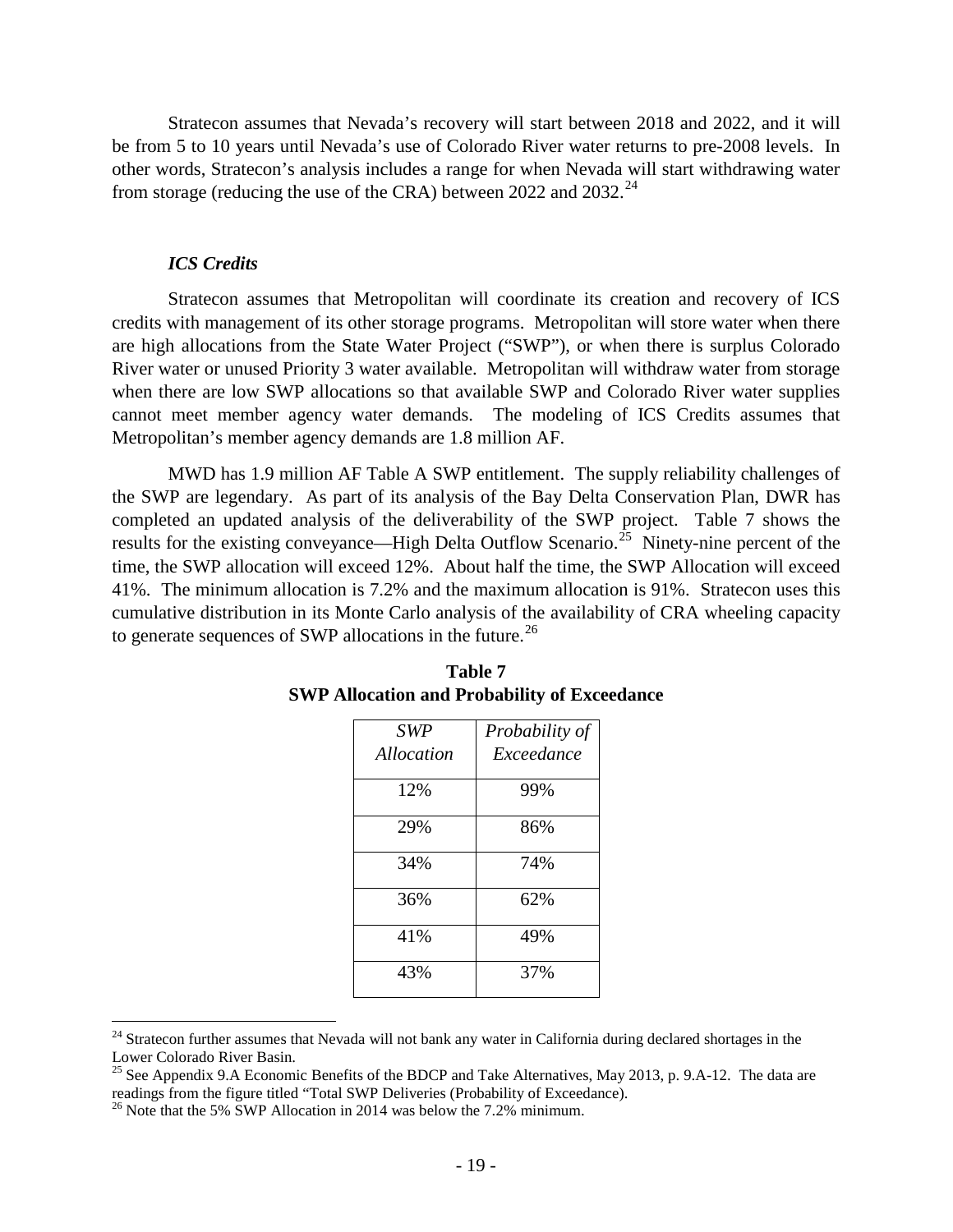| <b>SWP</b> | Probability of |
|------------|----------------|
| Allocation | Exceedance     |
| 48%        | 25%            |
| 53%        | 12%            |
| 91%        | 0%             |

With the variability in SWP supplies, storage is a critical component of supply reliability. Table 8 presents the capacity and water stored in MWD water storage programs.<sup>[27](#page-23-0)</sup>

|                 | Water   | Capacity  | Take Limit |
|-----------------|---------|-----------|------------|
| Semi-Tropic     | 224,482 | 350,000   | 223,000    |
| Arvin-Edison    | 183,705 | 350,000   | 75,000     |
| Kern Delta      | 162,963 | 250,000   | 50,000     |
| Mojave          | 39,404  |           |            |
| Conjunctive Use | 59,047  | 211,889   | 50,000     |
| Total           | 669,601 | 1,161,889 | 398,000    |

**Table 8 MWD Water Storage Programs, June 30, 2014**

Stratecon assumes that Metropolitan follows an operational rule of first store available water in its water storage programs and second store water via new ICS credits. This priority reflects the following disadvantage of ICS credits:

- Water cannot be recovered during declared shortages in the Lower Colorado River Basin, which is an increasingly likely prospect
- ICS credits also pay a one-time assessment of 5% of water stored, 3% annual loss and the risk of complete loss during flood control releases

Concerning recovery, Stratecon assumes that Metropolitan will first draw down ICS credits (when it can). Again, the increasing risk of declared shortages in the Lower Colorado River Basin means that Metropolitan runs a risk that water stored in Lake Mead could be "locked in" for a substantial time period. Metropolitan does not face this inflexibility in its other storage opportunities.

<span id="page-23-0"></span> $27$  Metropolitan Water District Annual Report, 2014, pp. 30-33, 39-40.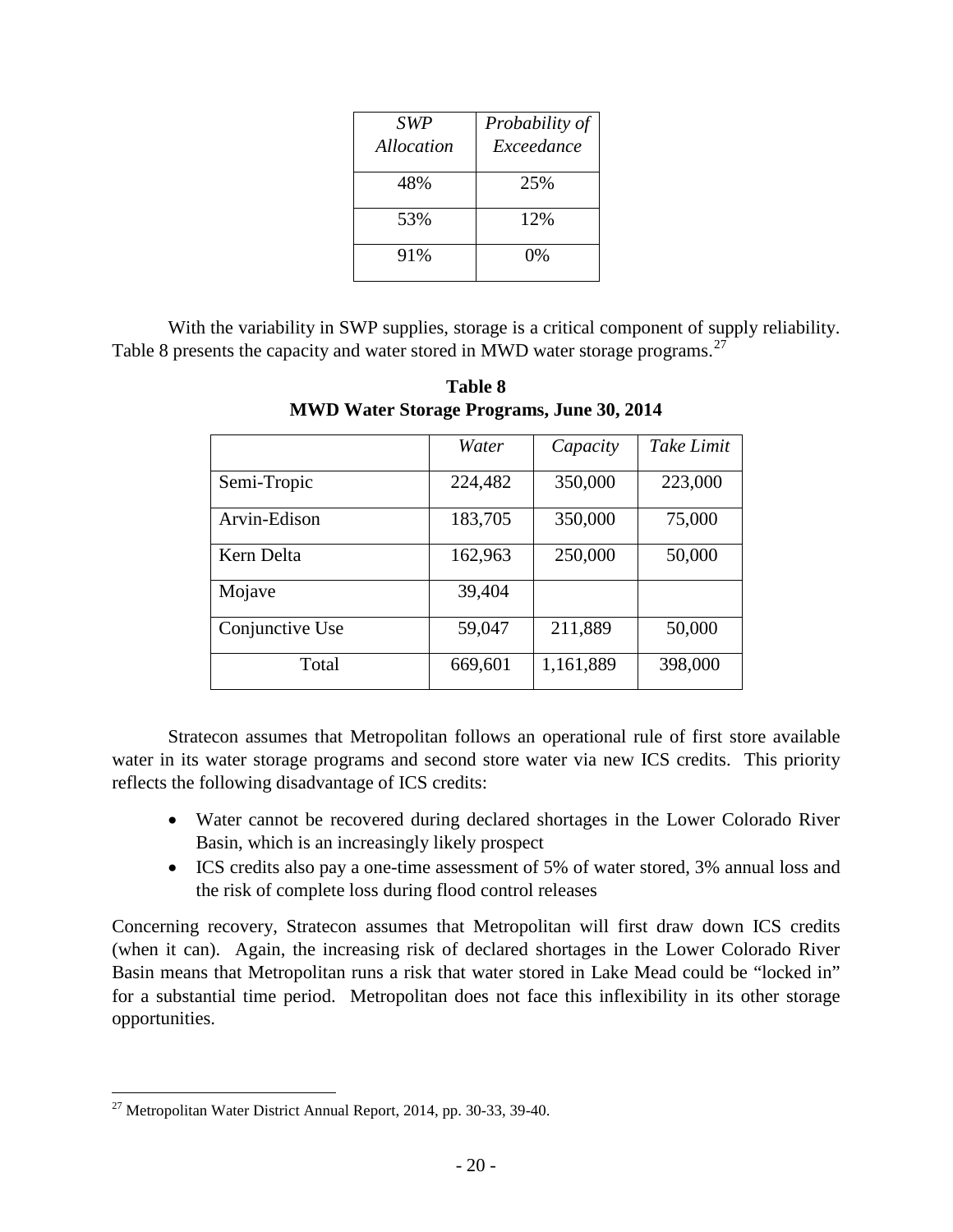## *Future Status of the Colorado River*

<span id="page-24-0"></span>The Bureau of Reclamation forecasts the future status of the Colorado River with the Colorado River Simulation System ("CRSS"). Simulations are available for 2015 through 2060. The future flows of the Colorado River are based on the 1906-2010 historic record of Colorado River flows using the "Index Sequential Method." Under this method, there are a total of 105 runs where the flow for 2015 is assumed to start at one of the years in the 1906-2010 record and proceed for 46 years. If the end of the historic record is reached before 46 years, then the method uses the flows starting in 1906 and thereafter as needed to obtain flows for 46 years.

The Bureau of Reclamation provided Stratecon with spreadsheets that provided the yearby-year forecasts for Lower Basin shortages and surplus water available to Metropolitan for the 105 runs. The probability of a shortage in the Lower Colorado River basin can be computed for each year by counting the number of runs for a year with a shortage divided by the total number of runs. The probability of surplus water for Metropolitan can be computed each year by counting the number of runs for a year with a positive quantity of surplus water divided by the total number of runs. The probability of a normal year for each year can be computed by counting the number of runs for a year without a shortage or surplus divided by the total number of runs.

# *Implications of the Index Sequential Method*

<span id="page-24-1"></span>Chart 7 shows the average annual natural flow of the Colorado River at Lees Ferry for the Bureau of Reclamation runs starting in each of the years of the 1906-2010 historic record. The average flow for the 1906-2010 period is 14.9 million AF. Note that average flows for runs starting with the years 1906-1916 and 1974-2010 are in excess of 14.9 million AF. That is, in 48 of the Bureau's 105 runs (or 46% of the runs), the Bureau is assuming that the average flows in the Colorado River between 2015 and 2060 will be *greater* than the average flows during the 1906-2010 historic record.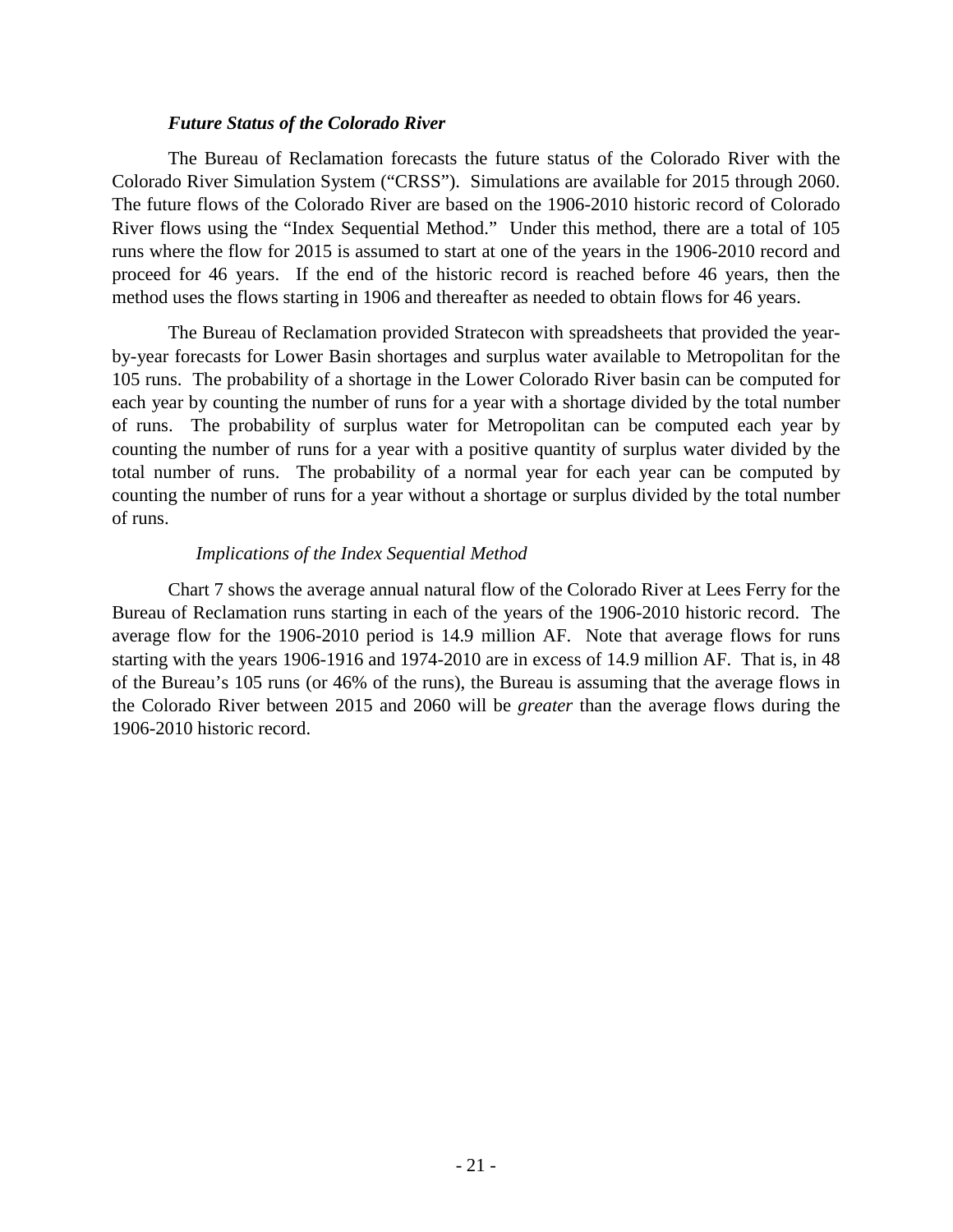

Stratecon believes that any assumption that Colorado River flows going forward will be greater than historic flows is inconsistent with an emerging consensus that the  $20<sup>th</sup>$  century hydrologic conditions were unusually wet. The hydrologic record speaks for itself (see Chart 8). Since the early  $20<sup>th</sup>$  century, the 10-year running average of natural flows peaked in the mid-1920s (during negotiations of the Colorado River Compact) and has been on a steadily declining trend interrupted only by the large floods in the 1980s and some favorable flows in the late 1990s. The current 10-year running average is now around the 13.5 million AF, the long-term average flow measured by tree ring studies. The current drought may be a return to long-term hydrologic conditions. $^{28}$ 

Stratecon only analyzes the Bureau runs that have average annual flows below the historic average.<sup>[29](#page-25-1)</sup> It makes this assumption because those runs are generally agreed to be most representative of future conditions. On the other hand, including information from runs that have higher average annual flows than the historic average will overstate the likelihood of surpluses and understate the presently acknowledged high risk of shortage. As illustrated by the figure

<span id="page-25-0"></span> <sup>28</sup> For further discussion, see *Increasing Hydrologic Risk in the Colorado River Basin*, Rodney T. Smith, Hydrowonk Blog, January 28, 2013. [http://hydrowonk.com/blog/2013/01/28/increasing-hydrologic-risk-in-the](http://hydrowonk.com/blog/2013/01/28/increasing-hydrologic-risk-in-the-colorado-river-basin/)[colorado-river-basin/](http://hydrowonk.com/blog/2013/01/28/increasing-hydrologic-risk-in-the-colorado-river-basin/)

<span id="page-25-1"></span> $29$  These are Bureau runs 11 through 67.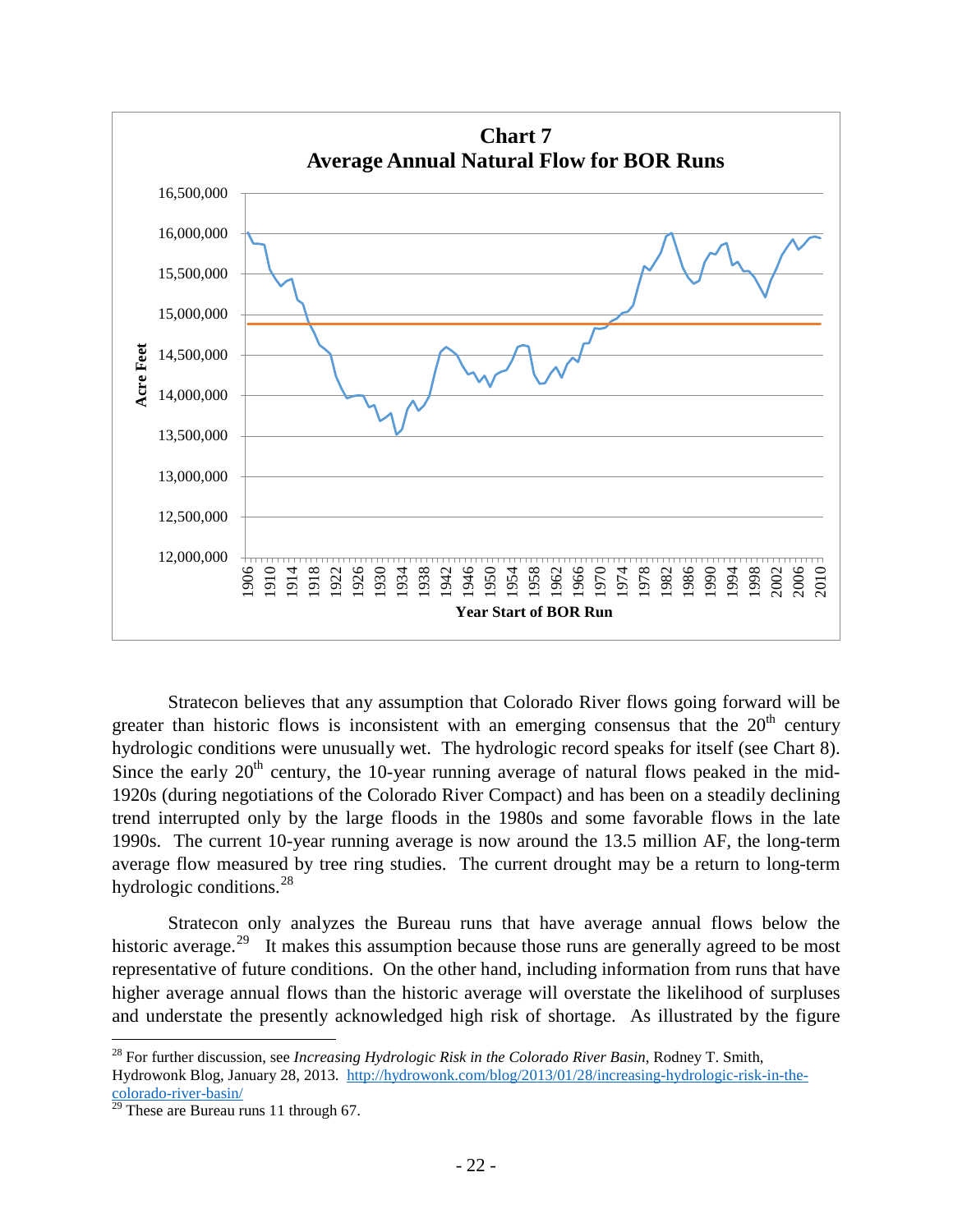

above, only one of the Bureau runs (starting in 1933) has an average annual flow of 13.5 million AF, the long-term average flow indicated by original tree-ring studies.

# *Probabilities of Surplus and Shortages*

<span id="page-26-0"></span>Chart 9 shows the probabilities of shortage, normal year, domestic surplus and flood control releases.<sup>30</sup> The broad hydrological consensus is that the future of the Lower Colorado River Basin is one of shortage. By 2019, the annual probability of a shortage is 72% and the probability of a normal year is 19%. The probability of a domestic surplus is 9%. The probability of a shortage continues to increase through the 2020's when there is a small risk of flood control releases. Since flood control releases are a low probability event (once in a hundred years or so) with no time trend, the time dimension in the Bureau runs may reflect the fact that the Index Sequential Method takes the temporal realizations of the  $20<sup>th</sup>$  century and superimposes them on the  $21^{st}$  century. This may be the case of being "fooled by randomness."<sup>[31](#page-26-2)</sup> The bubble of flood control risk may be illusionary.

<span id="page-26-1"></span> $30$  When Stratecon inspected the yearly surpluses occurring for Metropolitan, it was found that there were really two numbers: 250,000 AF (domestic surplus) and 395,000 AF (which Stratecon terms flood control releases).<br><sup>31</sup> Nassim Nicholes Talet argues that humans do not understand randomness and tend to see patterns that don't exist.

<span id="page-26-2"></span>See his book *Fooled by Randomness: The Hidden Role of Chance in Life and in the Markets* (2005).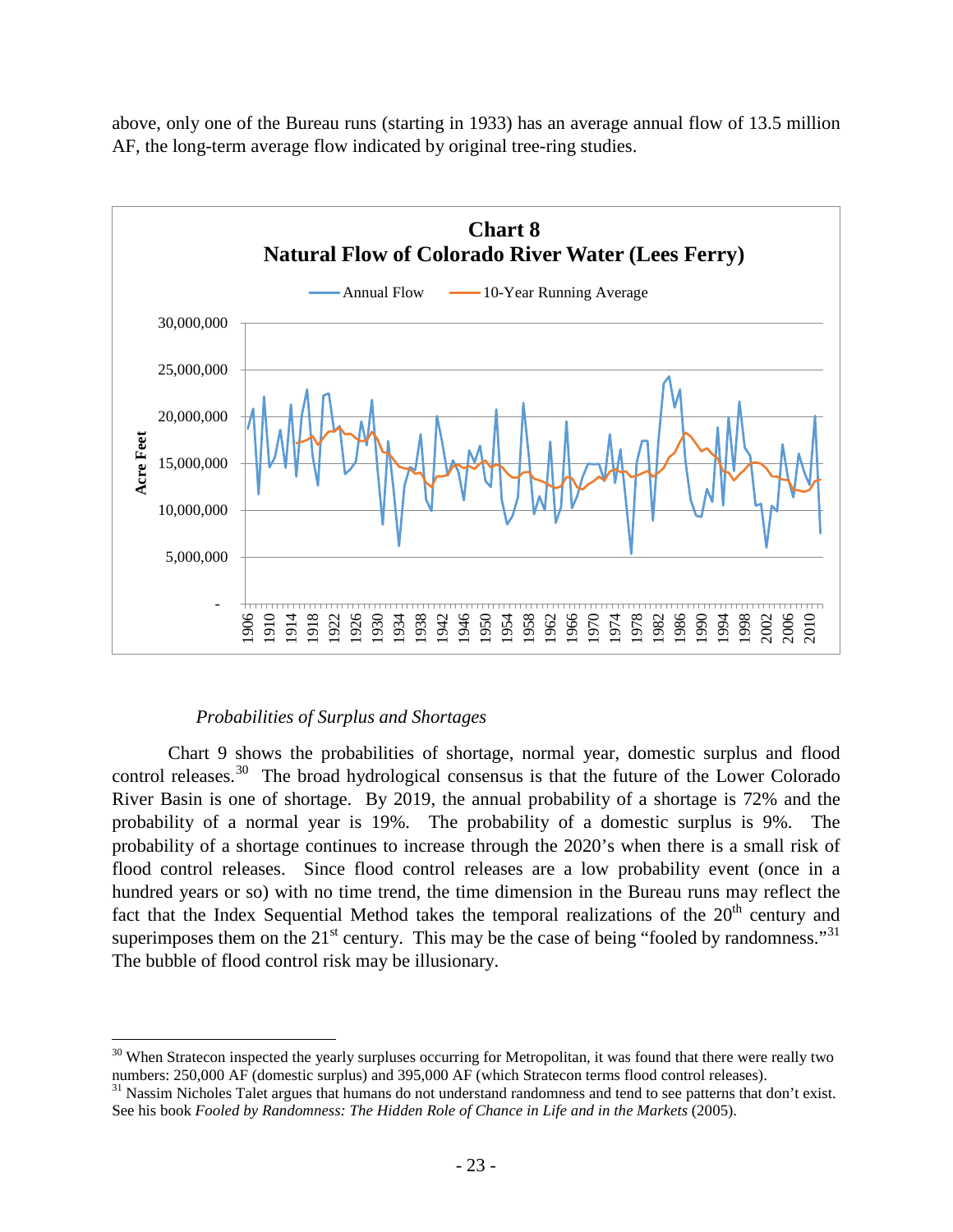

Flood control releases occur during extremely high flow years on the Colorado River. For example, suppose they occur during 100-year floods. By definition, a 100-year flood occurs with an expected frequency of once in a century. The probability of the flood occurring in any year is 1%. From the perspective of 2015, there is (about) a 5% chance that the next 100-year flood will occur by the year 2020 (see chart below). There is not quite a 15% chance that the next 100-year flood will occur by the year 2030. There is about a 35% probability that the next 100-year flood will occur by the year 2060—only seven years before the end of the Cadiz Project's 50-year term. The concentration of the probabilities in the 10-year period 2025 through 2035 reflects the assumption of the Index Sequential Method that the precise sequence of realization of flows in the  $20<sup>th</sup>$  Century will be replicated in the  $21<sup>st</sup>$  Century.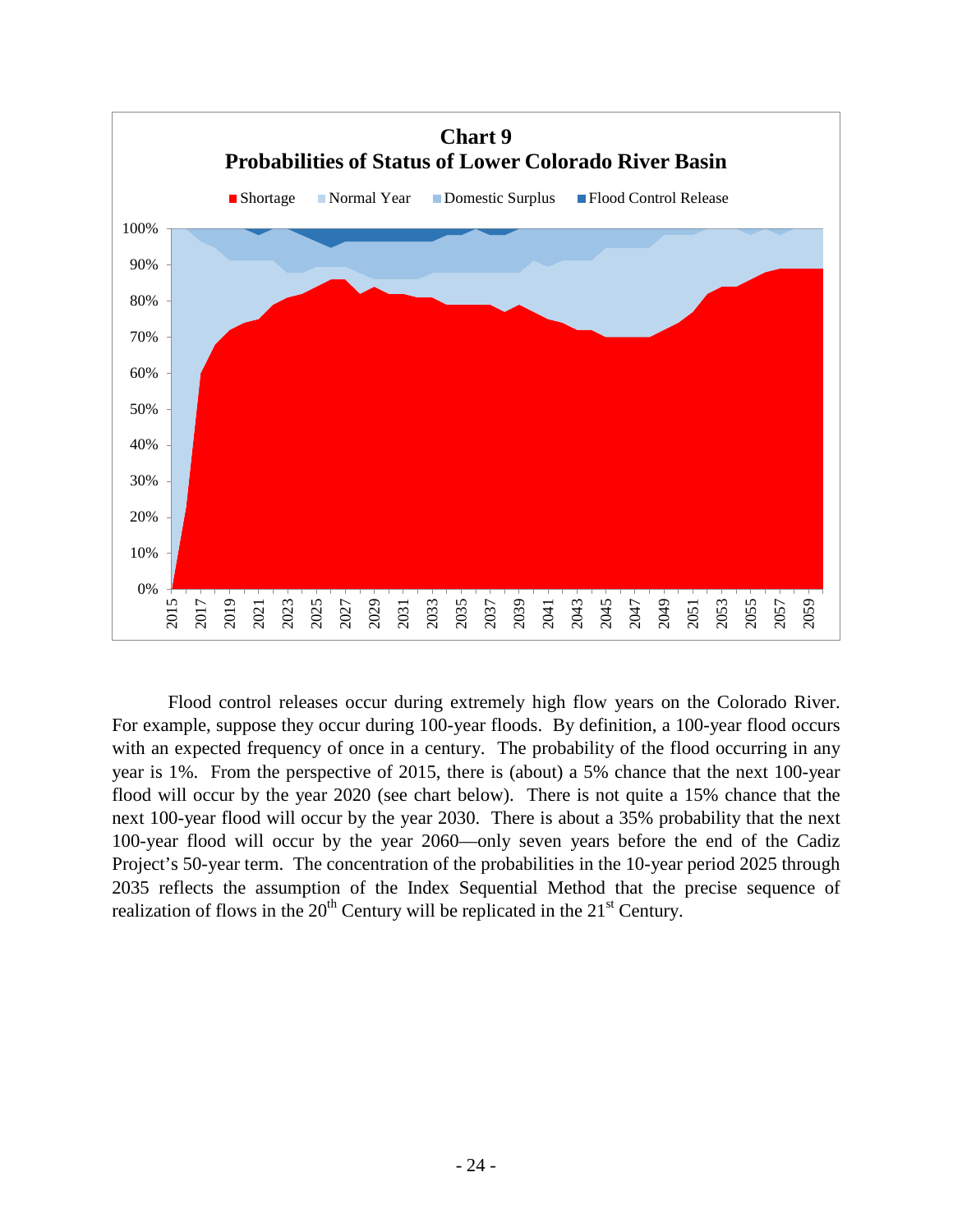

# <span id="page-28-0"></span>**Availability of Wheeling Capacity for the Cadiz Project**

The availability of wheeling capacity for the Cadiz Project uses a CRA Monte Carlo simulation model developed by Stratecon. The model generates time profiles of available capacity on the CRA in the face of the trends discussed above and the statistical variability in MWD's land fallowing program with PVID, overruns and underruns by Priority 1, 2, and 3b, underruns by Priority 3, the variability in the creation and recovery of ICS credits by MWD in the face of the variability in SWP allocations, the uncertainty regarding the timing of recovery of stored water by Nevada and the likelihood of shortages, normal years, domestic surpluses and flood control releases.<sup>[32](#page-28-1)</sup> For purposes of this analysis and as a conservative assumption, available capacity is defined as seventy percent of the difference between 1.25 million AF and all the uses

<span id="page-28-1"></span><sup>&</sup>lt;sup>32</sup> Use of probability distributions and Monte Carlo analysis are recommended to incorporate uncertainty into analysis of water projects. See *Principles and Guidelines for Evaluating Federal Water Projects: U.S. Army Corps of Engineers Planning and the Use of Benefit Cost Analysis*. A Report for the Congressional Research Service, August 2009, pp. 46-49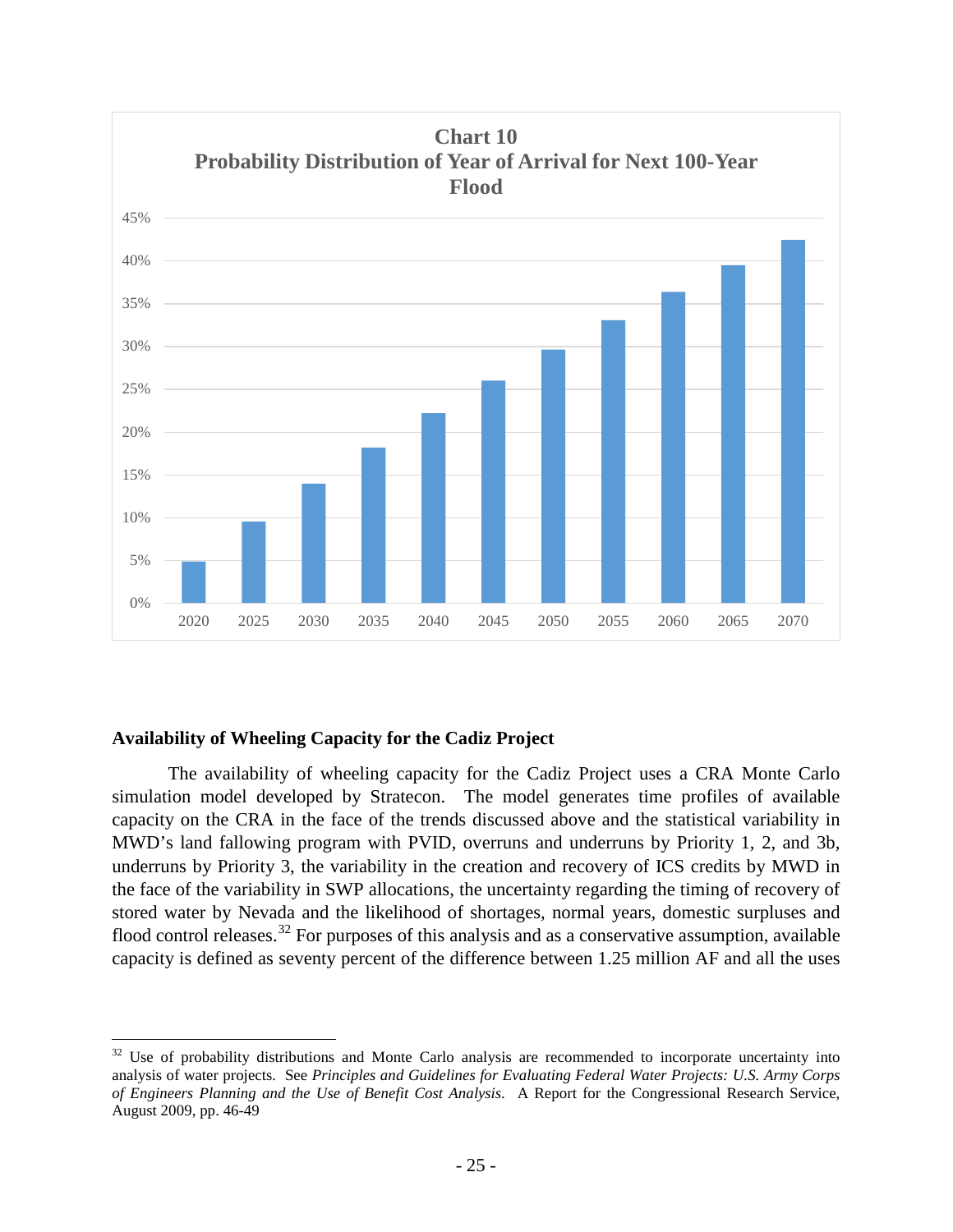listed in previous sections.<sup>[33](#page-29-1)</sup> The model is developed in Microsoft Excel using the add-in  $@Risk.<sup>34</sup>$  $@Risk.<sup>34</sup>$  $@Risk.<sup>34</sup>$ 

# *How Many Years of Unavailable Capacity?*

<span id="page-29-0"></span>Chart 11 shows the probability distribution of the number of years one can expect the Cadiz Project to have no wheeling capacity.<sup>[35](#page-29-3)</sup> The most likely outcome is that, over the term of the Cadiz Project, there may be two years of no available capacity for Cadiz Project water. The expected number of years is 1.8. The risk that there are more than five years of no available capacity is remote. There will be capacity available in future years to make-up deliveries for the few years of no access to the CRA.

The finding about only a few years of unavailable capacity reflects the following factors:

- The large volume of CRA capacity lacking a firm use (more than 300,000 AF)
- A domestic surplus or even the largest underrun by Priority 3 (250,000 AF) will not in isolation eliminate wheeling capacity for the Cadiz project
- The long-term recovery of Nevada's water stored with Metropolitan will make further unused capacity available
- Metropolitan's liability for growing use by miscellaneous PPR's and Indians will about equal the size of the Cadiz Project by 2030

From a risk assessment perspective, the lack of wheeling capacity is really a bet on either a 100 year flood or a combination of extreme events with domestic surplus and large underruns by California agricultural water users. Based on the quantification of risks for these various factors, the lack of significant wheeling capacity for any period of time is remote. The range defined by the 10% percentile and the 90% percentile indicates that the total number of years without wheeling capacity is between no years and three years.

<span id="page-29-1"></span><sup>&</sup>lt;sup>33</sup> Metropolitan may wheel water pursuant to its Administrative Code as discussed above. Further, Metropolitan's historic use of the CRA has reached 1.3 million AF. As a result, the analysis assuming that only 70% of unused CRA capacity is available to the Cadiz Project is conservative.

<span id="page-29-2"></span><sup>&</sup>lt;sup>34</sup> The "Latincube" sampling method is used to assure that the statistical distribution of draws conform with their stated distribution. To assure that the results of Monte Carlo analyses ran under different scenarios about Nevada's recovery of stored water, the Monte Carlo study samples from the statistical distributions with the "fixed seed" method. This option uses the same sequences of random draws from the statistical distributions. The study uses 10,000 iterations.

<span id="page-29-3"></span><sup>&</sup>lt;sup>35</sup> Analysis assumes that the wheeling capacity available to Cadiz is 70% of unused CRA capacity in any year.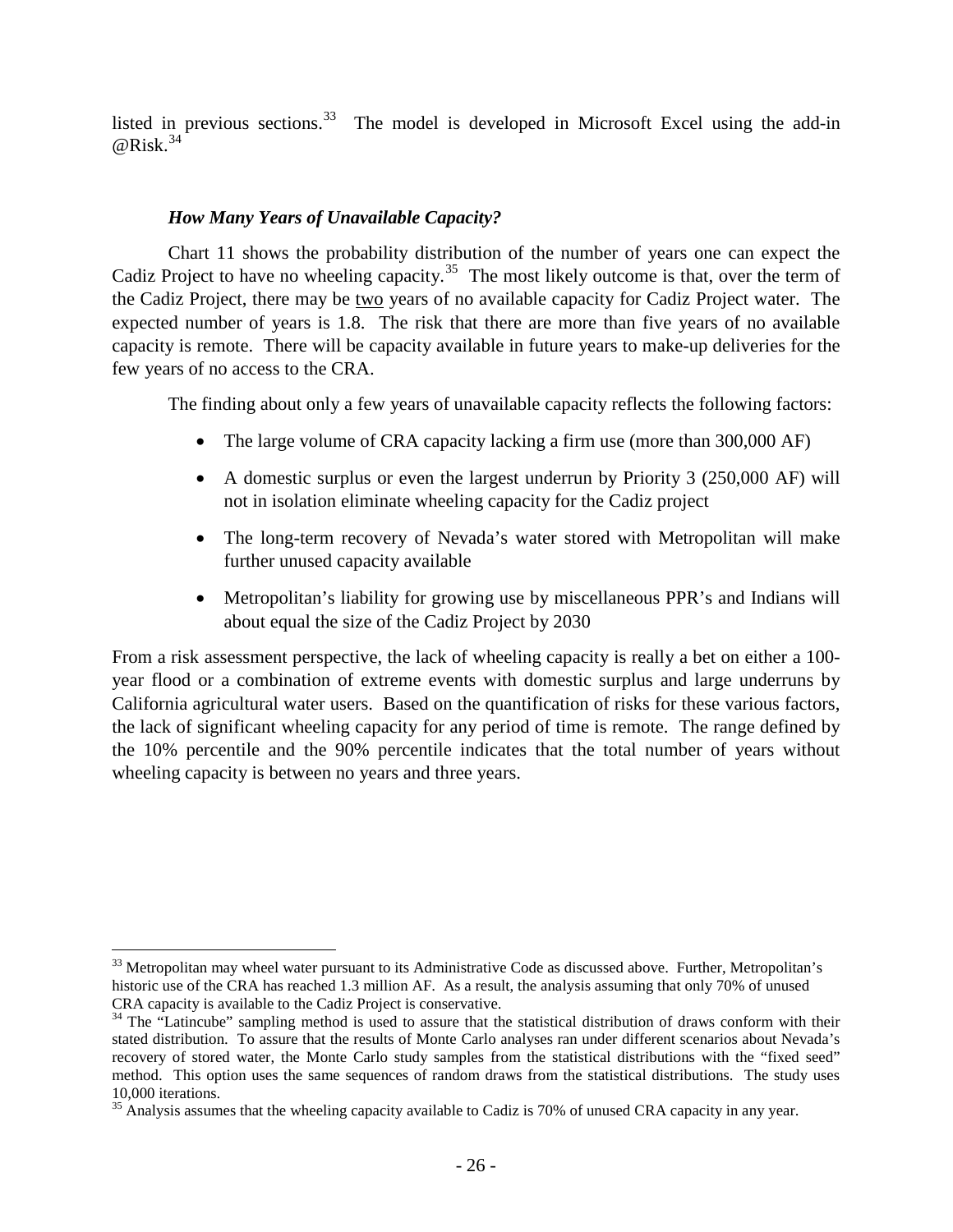

# *Probabilities of Wheeling Access for the Cadiz Project*

<span id="page-30-0"></span>Chart 12 shows the probability of wheeling access for the Cadiz Project. Assuming that the project starts in 2018, the probability of full access (ability to wheel 50,000 AF in a year) is 98% and partial access (ability to wheel less than 50,000 AF but more than zero) is 1%. These probabilities of access fall slightly in the first half of the 2020's due to the build-up in deliveries in the IID/San Diego Agreement and due to the flood control release bubble in the Bureau of Reclamation of projections of surpluses. After this bubble, the probability of wheeling access steadily increases with the increased likelihood that Nevada is recovering water stored with Metropolitan and the continued decline in Metropolitan's Priority 4 right due to increased use of Colorado River water by miscellaneous PPR's and Indians. Long-term, full wheeling access is almost a certainty given the declining long-term prospects for surplus Colorado River water.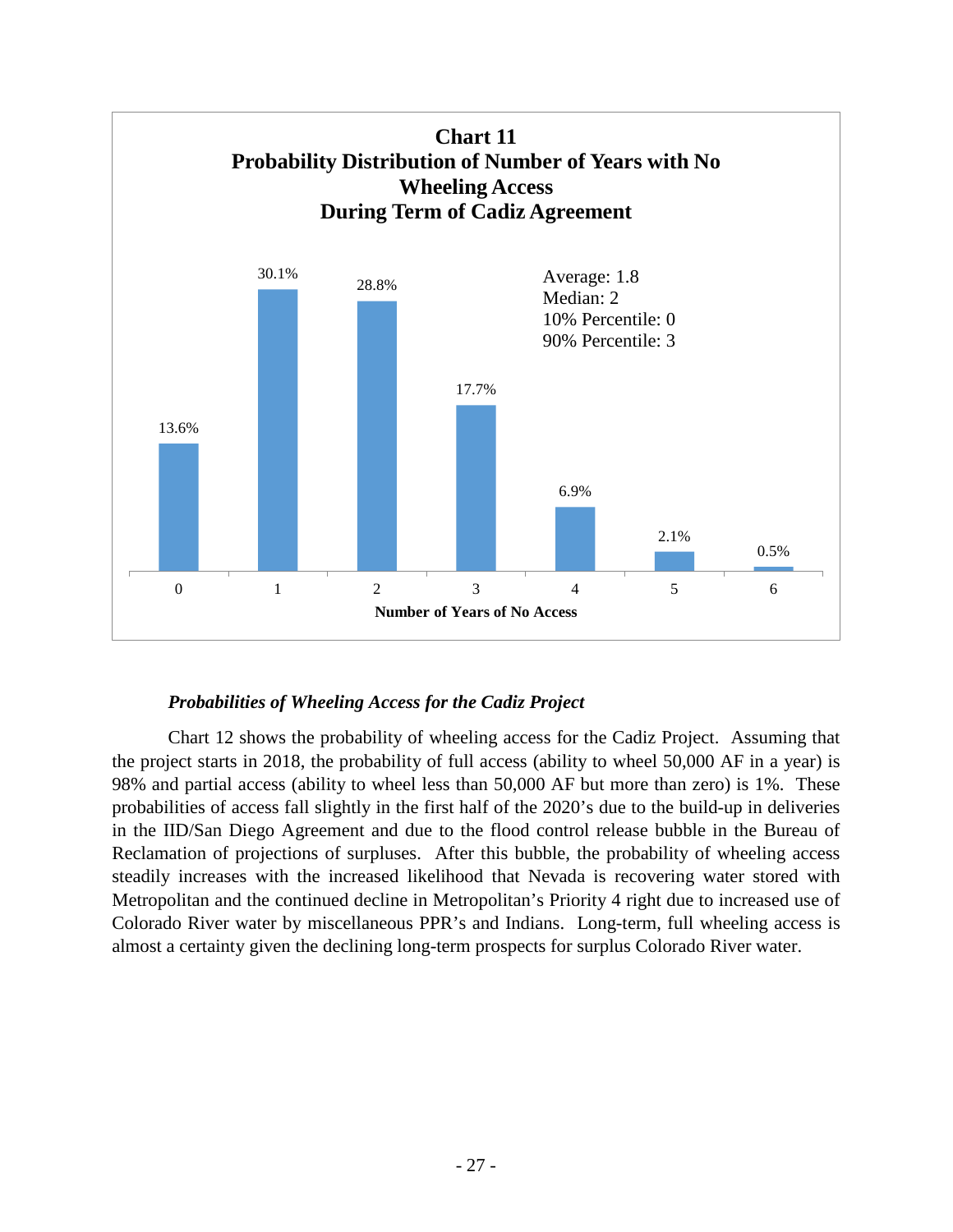

# *What are expected Cadiz Project Deliveries over the Term of the Cadiz Project?*

<span id="page-31-0"></span>Chart 13 shows time profile of expected Cadiz Project deliveries. Expected annual deliveries start in excess of 49,000 AF and steadily increase thereafter. This time profile reflects the dynamics discussed above as well as the "flood control risk bubble" in the Bureau of Reclamation runs. Note that expected make-up deliveries are an important source of project deliveries in the short term.

What is the economic significance of this profile of expected deliveries relative to moving 50,000 AF per year for 50 years? For any given inflation-adjusted, economic value of water, the present value of expected project deliveries equals 99.5% of the present value of certain project deliveries.<sup>[36](#page-31-1)</sup> In other words, wheeling risk defers some project deliveries relative to a fixed delivery schedule. The "cost of wheeling risk" may be on the order of 0.5%.

<span id="page-31-1"></span> $36$  Calculation based on a risk free interest plus 250 basis point risk premium. Risk free rate is inflation-adjusted interest rate of 2.0%, a rate assumption consistent with long-term rates in the capital markets. See *Project Evaluation II: Thoughts on Interest Rates*, Rodney T. Smith, Hydrowonk Blog, January 11, 2013 <http://hydrowonk.com/blog/2013/01/11/project-evaluation-ii-thoughts-about-interest-rates/>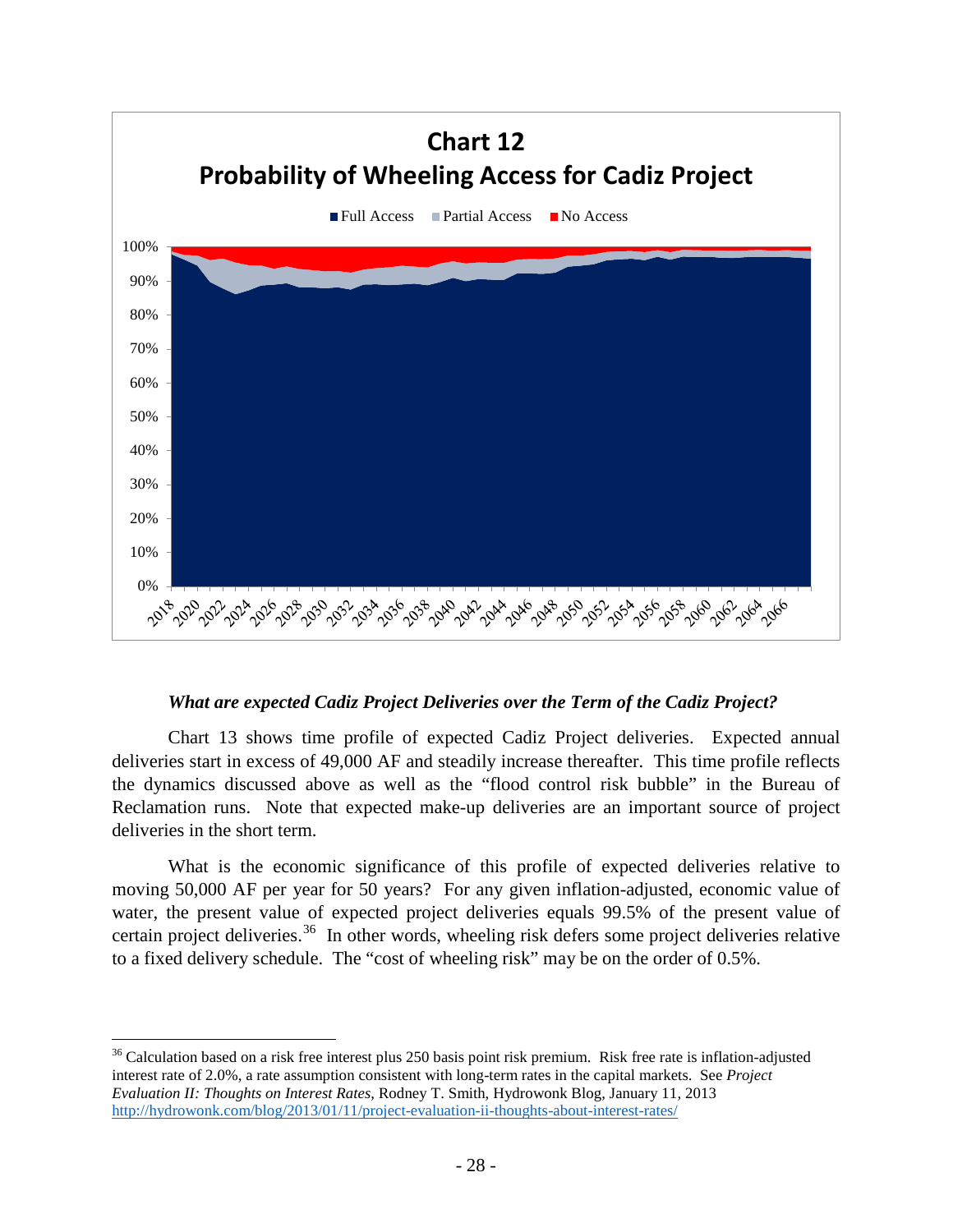

# *How Long Will the Initial Project Term Be Extended?*

<span id="page-32-0"></span>The probability of a contract extension is zero. None of the 100,000 iterations had a termination date beyond 2067.

#### *Expected Unused CRA Capacity*

<span id="page-32-1"></span>The ability of the Cadiz Project to manage the risk of wheeling access reflects two factors. First, as discussed above, the firm use of the CRA leaves more than 300,000 AF of potentially available capacity long-term and in excess of 400,000 AF at the start of the Cadiz Project. This unused capacity is available for non-firm uses of the CRA: unused Priority 3 water, ICS credit activity, interstate banking and surplus water.

Chart 14 shows the expected unused CRA capacity given these non-firm uses. Expected unused CRA capacity falls after 2018 with the build-up of deliveries under the IID/San Diego Agreement. Thereafter, expected unused capacity is about 250,000 AF per year and steadily increasing long-term with the declining long-term probabilities of surplus water.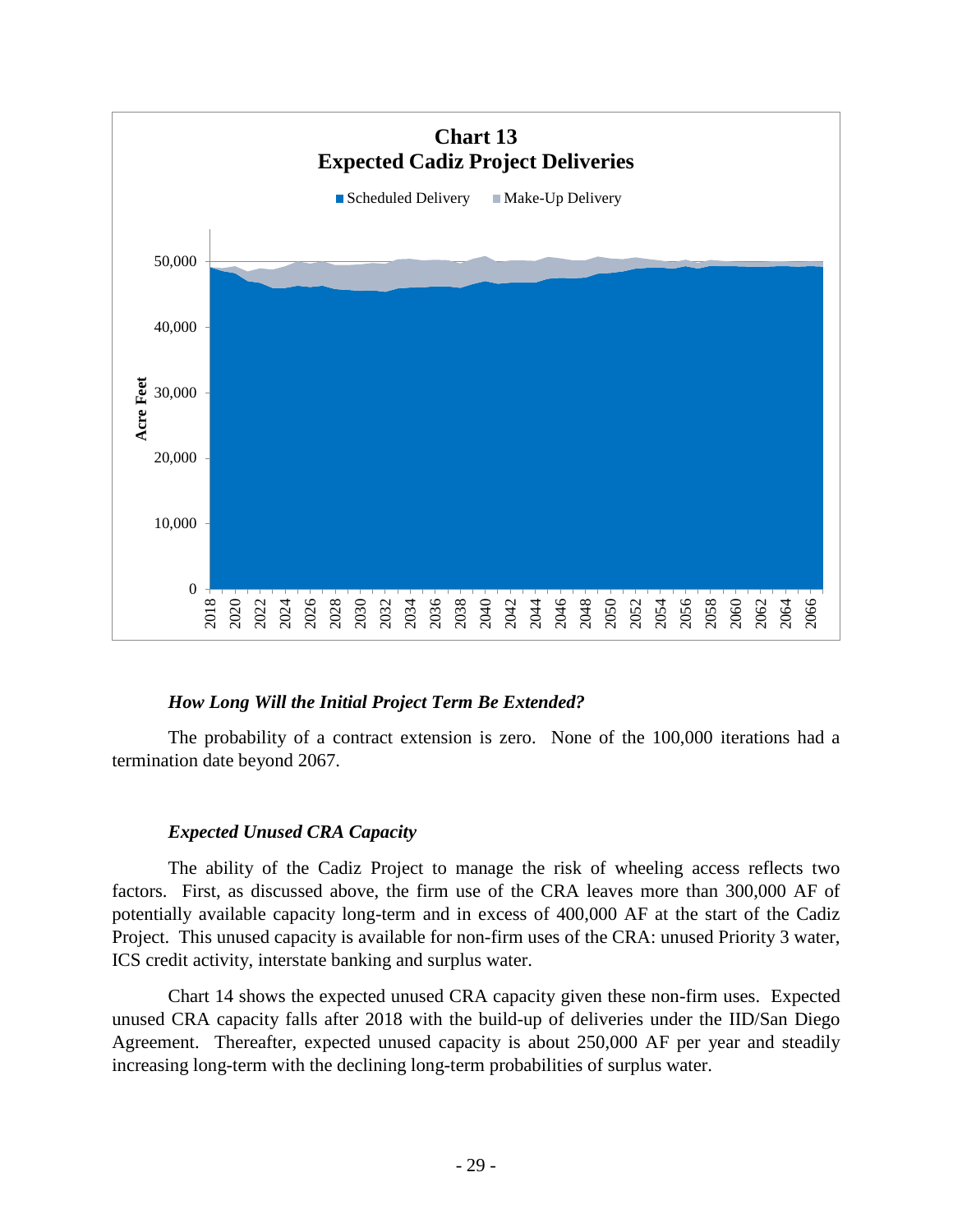

# *Metropolitan Water Storage*

<span id="page-33-0"></span>Chart 15 shows the expected time profile of Metropolitan's ICS Credits and water stored in other Metropolitan programs. Metropolitan is projected to draw down storage significantly in 2015, especially ICS credits in advance of a declared water shortage in the Lower Colorado River Basin when ICS credits cannot be recovered. Over the longer term, Metropolitan's expected storage levels recover to reach slightly less than 700,000 AF (recall that Metropolitan had 669,601 AF on June 30, 2014). The expected total puts into ICS credits is about 1,453,000 AF (after 5% system assessment). The expected loss from flood control releases is about 114,000 AF. Therefore, the "storage risk" of ICS credits is 7.8%.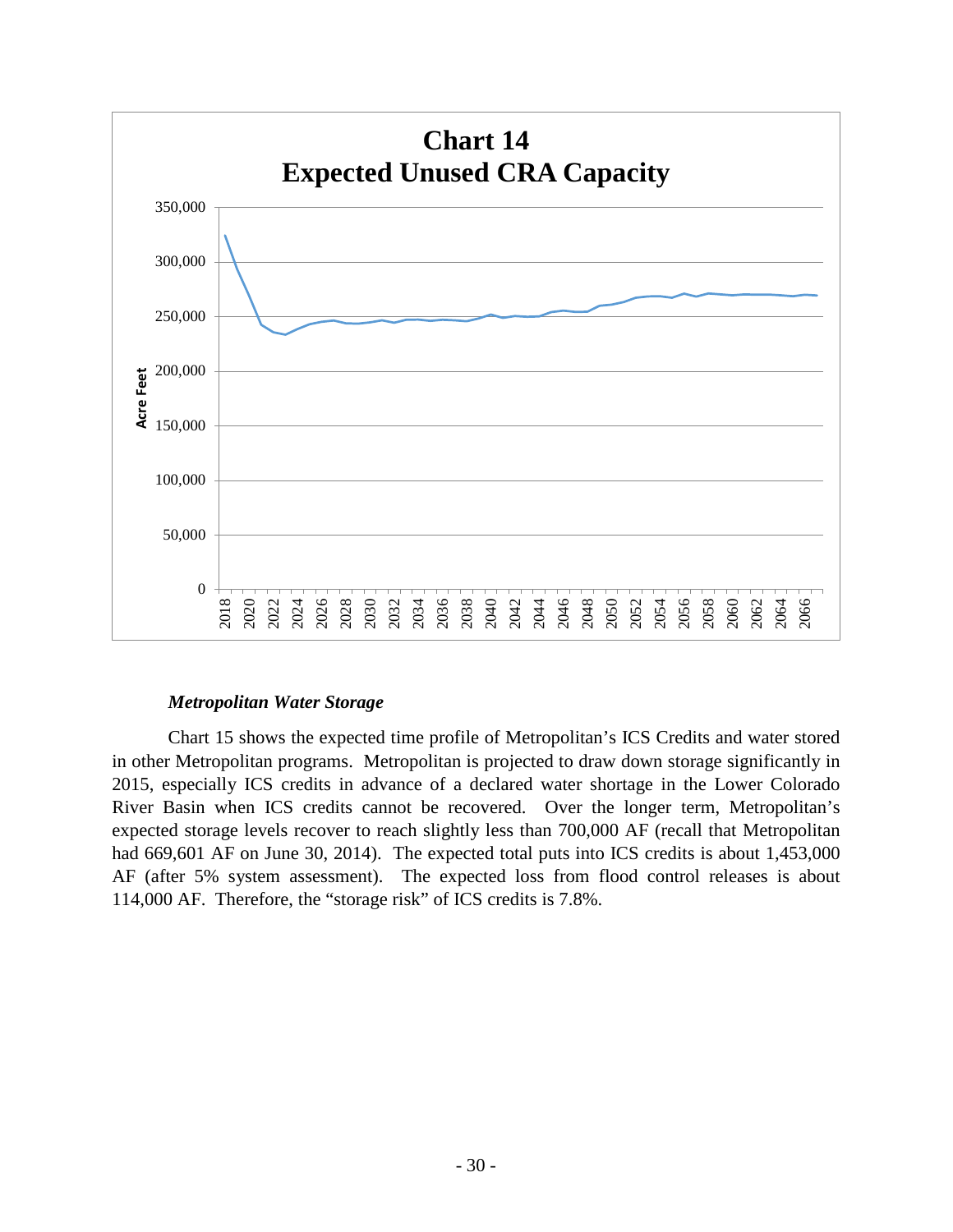

# <span id="page-34-0"></span>**Concluding Thoughts**

The availability of CRA wheeling capacity in the future depends on future trends in the firm use and non-firm use of the CRA. Key uncertainties about the future include:

- Metropolitan's underwriting risk of Priority 1, 2, and 3b fluctuating around 420,000 AF per year
- Availability of unused Priority 3 water
- Availability of surplus Colorado River water

These risks can be quantified based on post-QSA data and Bureau of Reclamation studies of shortages and surpluses in the Colorado River basin using runs where average flows in the 21<sup>st</sup> century are below average flows in the  $20<sup>th</sup>$  century. Other unknown factors include the timing of Nevada's recovery of water stored with Metropolitan. For the range of assumptions made about this timing and combined with the quantification of the other risks, Stratecon's risk assessment finds that the risks regarding the availability of CRA wheeling capacity for the Cadiz Project is not material.